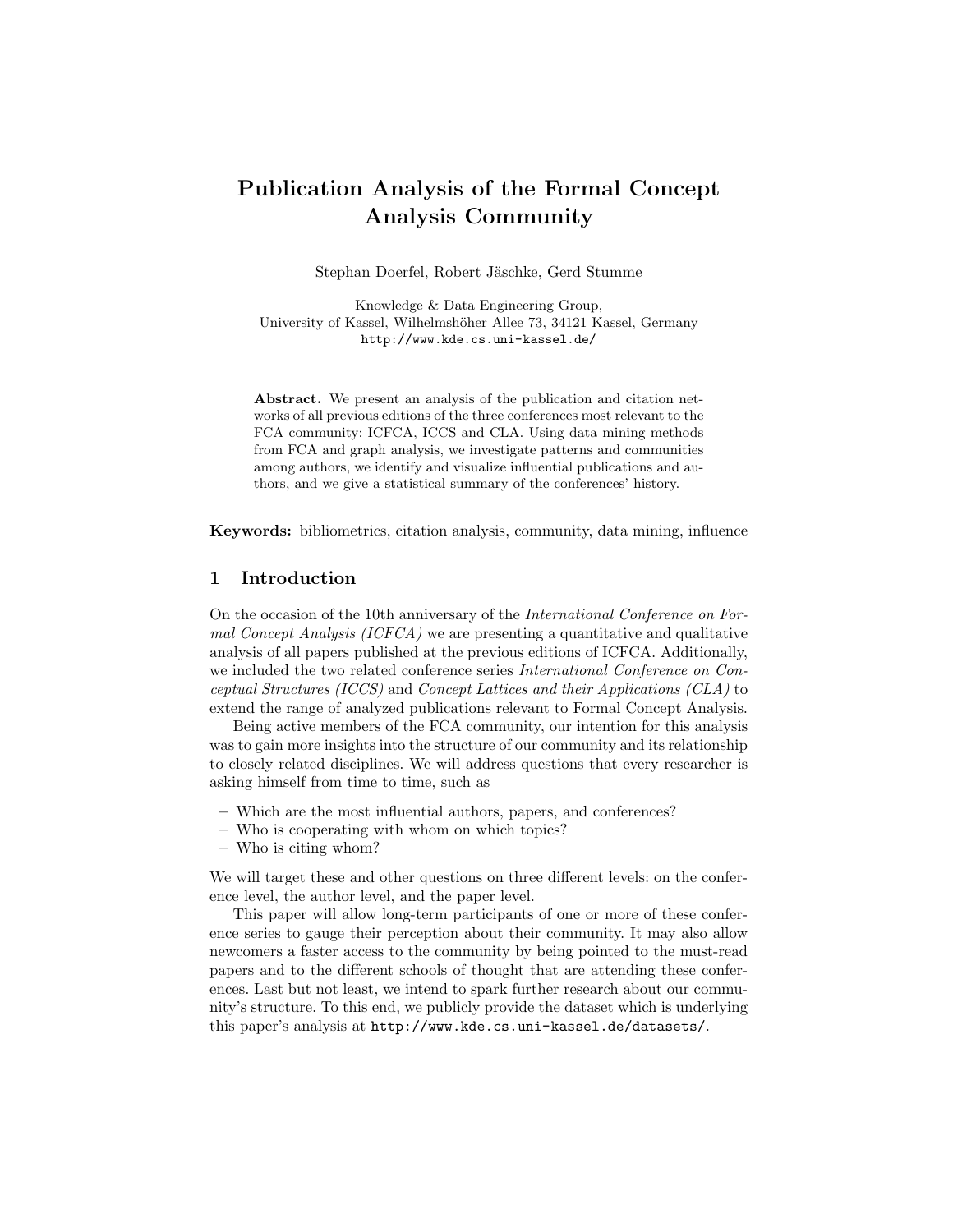The structure of this paper is as follows: In the next section, we discuss related work. Section [3](#page-1-0) describes the dataset of publications in detail. In Section [4,](#page-3-0) we briefly introduce the various analysis methods that we used. Section [5](#page-4-0) provides the results of the analysis – this is the main contribution of this paper. Finally, in Section [6,](#page-13-0) we briefly address future work.

## 2 Related Work

The field of research we are dealing with in this paper is *bibliometrics*, the science of analyzing (scientific) literature. Subjects of analysis are, among others, the statistical and structural properties of citation or collaboration networks and measures of influence and impact of publications, authors, journals or conferences. Given the multitude of bibliometric publications it is difficult to provide the most relevant pointers. A good starting point are dedicated journals, e.g., the Scientometrics journal.

Some recent analyses with a focus on (parts of) computer science include [\[8\]](#page-15-0) and [\[1\]](#page-15-1). In the latter the authors discuss graph properties like connectivity and degree distributions in the citation graph of a publication corpus. An analysis of collaboration networks including the discussion of community structure and the small-world phenomenon is given in [\[8\]](#page-15-0). Tilley and Eklund use FCA for a qualitative analysis of 47 publications from software engineering in [\[15\]](#page-16-0). They relate publications to software-related activities and classify them by the lines of code of a particular programming language, applied in the publications.

Poelmans et al. combine text mining and FCA to provide a survey on the FCA literature related to knowledge discovery [\[10\]](#page-15-2) (140 publications) and information retrieval [\[11\]](#page-15-3) (103 publications). Using a thesaurus of relevant terms, the retrieved papers are classified and visualized using a concept lattice. In the sequel the focus of both papers is a detailed survey of some of the publications under study. An early practical application of FCA to the management of literature is presented in [\[12\]](#page-15-4), where meta data of publications is used to search and visualize a given publication corpus.

In contrast to these previous papers we neither focus on a detailed analysis of a small publication corpus, nor on a rough statistical analysis of a large scale corpus. The medium size of our corpus (954 publications with 17121 citations) still allows us to look at specific authors or publications. We provide the first analysis of the three conference series, in particular the first analysis with a focus on FCA that is applied next to such diverse methods as graph partitioning and ranking.

#### <span id="page-1-0"></span>3 Dataset

We first describe how we collected the publication corpus and then define the data structures upon which our analysis is based.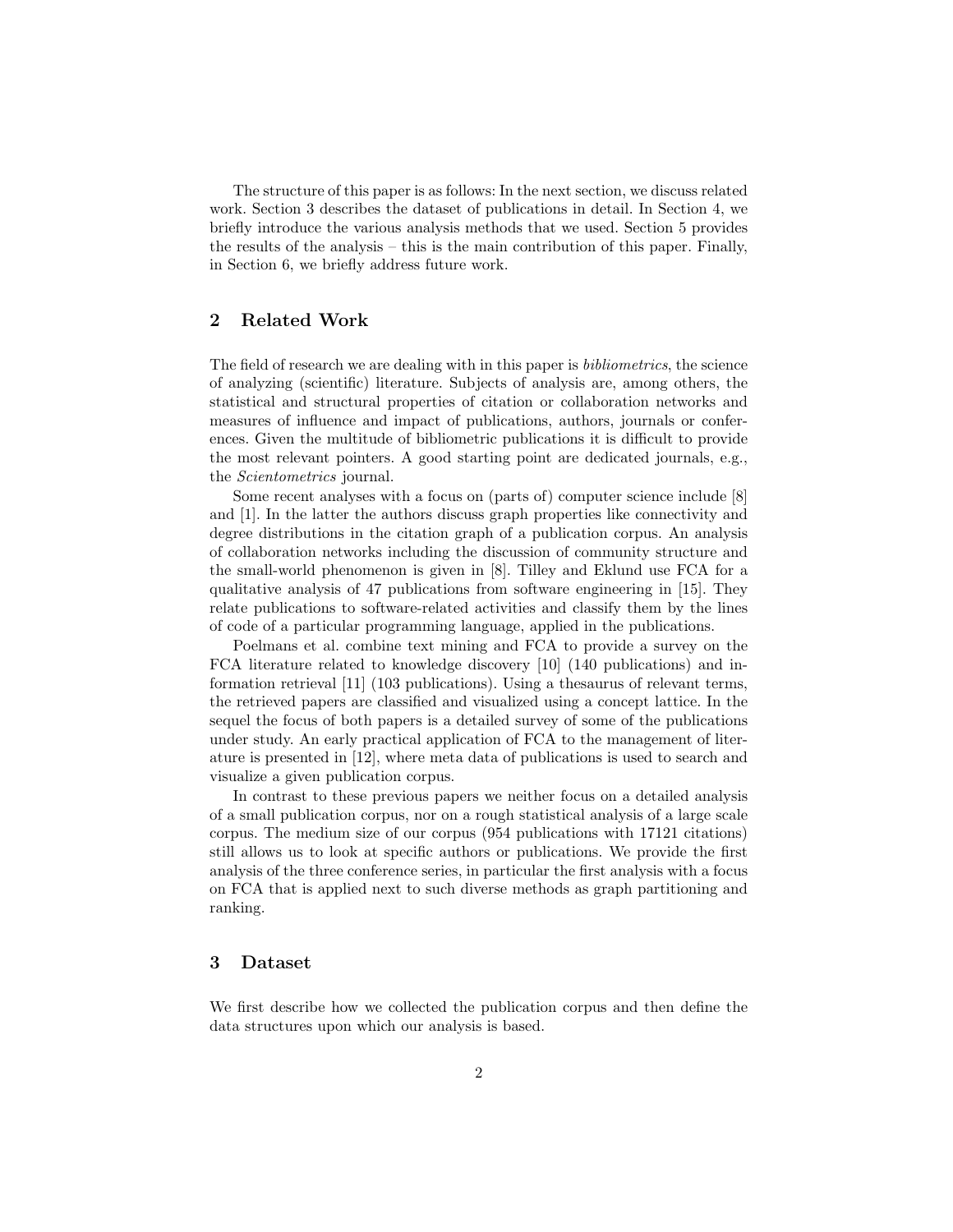<span id="page-2-1"></span>Table 1. Venues of the three conference series.

| <b>ICCS</b> | 1993: Quebec City (CA), 1994: College Park (US), 1995: Santa Cruz (US), |
|-------------|-------------------------------------------------------------------------|
|             | 1996: Sydney (AU), 1997: Seattle (US), 1998: Montpellier (FR),          |
|             | 1999: Blacksburg (US), 2000: Darmstadt (DE), 2001: Stanford (US),       |
|             | 2002: Borovets (BG), 2003: Dresden (DE), 2004: Huntsville (US),         |
|             | 2005: Kassel (DE), 2006: Aalborg (DK), 2007: Sheffield (UK),            |
|             | 2008: Toulouse (FR), 2009: Moscow (RU), 2010: Kuching (MY),             |
|             | $2011:$ Derby $(UK)$                                                    |
|             | ICFCA 2003: Darmstadt (DE), 2004: Sydney (AU), 2005: Lens (FR),         |
|             | 2006: Dresden (DE), 2007: Clermont-Ferrand (FR), 2008: Montreal (CA),   |
|             | 2009: Darmstadt (DE), 2010: Agadir (MA), 2011: Nicosia (CY)             |
| <b>CLA</b>  | 2004: Ostrava (CZ), 2005: Olomouc (CZ), 2006: Hammamet (TN),            |
|             | 2007: Montpellier (FR), 2008: Olomouc (CZ), 2010: Sevilla (ES),         |
|             | $2011:$ Nancy $(FR)$                                                    |

#### 3.1 Gathering and Preprocessing

For our analysis we gathered meta data for all papers published at any of the past editions (up to 2011) of the three conference series ICCS, ICFCA, and CLA, i.e., [1](#page-2-0)9 editions of ICCS, 9 editions of ICFCA, and 7 editions of  $CLA$ <sup>1</sup> see Table [1.](#page-2-1) ICCS began as a conference on Conceptual Graphs (CG), with first FCA papers in 1995, and a balanced contribution of CG and FCA papers a few years later; while both ICFCA and CLA focus on FCA topics.

We collected data like paper titles, authors and their cited references from the publisher website  $SpringerLink<sup>2</sup> (ICCS and ICFCA)$  $SpringerLink<sup>2</sup> (ICCS and ICFCA)$  $SpringerLink<sup>2</sup> (ICCS and ICFCA)$  or extracted them from the paper's PDFs of CLA's website.<sup>[3](#page-2-3)</sup> In our dataset, invited talks, regular and short papers are treated the same; poster sessions, satellite workshops as well as separate 'contributions' proceedings were not considered.

To gain knowledge about publications citing any of the conference papers, we retrieved citations from Microsoft Academic Search.<sup>[4](#page-2-4)</sup> Note that these citations only roughly reflect the real number of citations a publication received, since this search engine relies on citation data that is available on the web and can only to a certain extent remove errors and correctly match different citation variants.

Our preprocessing included the extraction of authors, titles, years, and references from HTML and PDF files using regular expressions and manual work. Further, we implemented several normalization and completion steps for the titles and author names to allow matching and duplicate detection and an extensive manual error correction. Therefore, we employed the normalization steps described in  $[16]$  with an additional removal of diacritics (e.g., 'a' and 'a' were replaced by 'a'). We used different heuristics, e.g., the Levenshtein distance, to

<span id="page-2-0"></span> $1$ <sup>1</sup> The first edition of the CLA 2002 in Horní Bečva was a small seminar with four talks and hence no published proceedings exist.

<span id="page-2-2"></span> $^2$  <http://www.springerlink.com/>

<span id="page-2-3"></span> $^3$  <http://cla.inf.upol.cz/papers.html>

<span id="page-2-4"></span><sup>4</sup> <http://academic.research.microsoft.com/>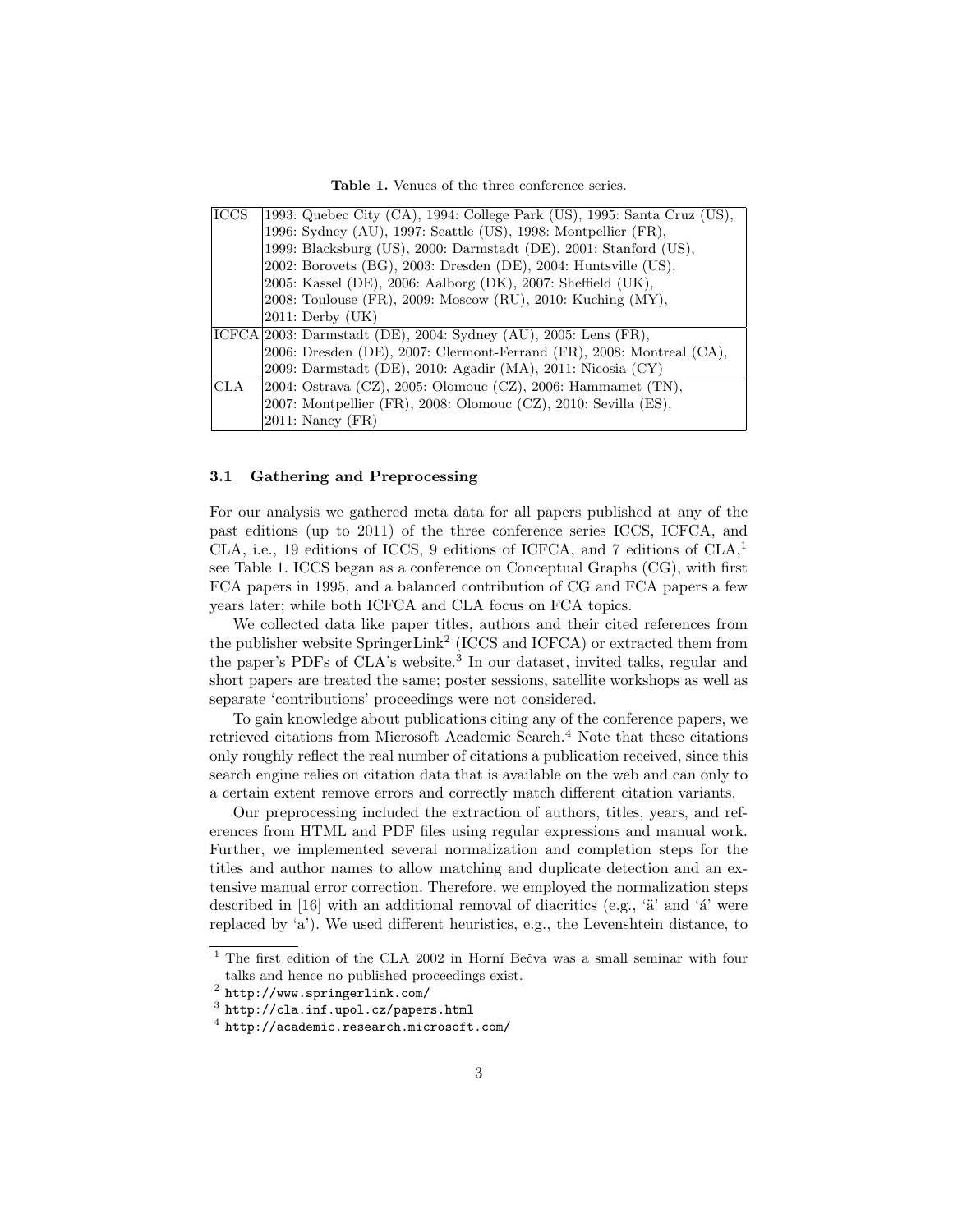find errors in author names and titles. All references without authors (often encountered for cited web pages) were removed from the dataset.

Since many publications were cited as different editions or prior to their publication ('to appear'), we normalized the publication year by dating back different editions to the earliest mentioned date of publication. For example, the collected papers of Charles S. Peirce [\[47\]](#page-18-0) were cited with different publication years (1931, 1935, 1953, 1958, 1966) which we normalized to 1931.

For the first ICFCA 2003 in Darmstadt no proceedings were published. Thus, we used the book from 2005 [\[33\]](#page-17-0) which contains contributions from the participants of the first ICFCA on the state of the art on FCA and its applications.

Finally, we would like to point out that – since the focus of our analysis is on the three conference series – many publications related to FCA (in particular journal articles) have not been included in the dataset. The results presented in this paper should be interpreted with this fact in mind.

#### <span id="page-3-1"></span>3.2 Notations and Derived Data Structures

From the collected data we derived several structures (graphs and formal contexts) that are described in detail in the following. All structures that use the references were created after removing self-citations (cited publications where one of the authors is also an author of the citing paper).

We denote the set of all authors that published at any of the three conferences by A and the set of all papers published at any of the conferences by P.

Authorship. The formal context  $\mathbb{K}_{pa} = (P, A, I_{pa})$ , with  $(p, a) \in I_{pa}$  iff a is an author of paper p, describes who authored which publication.

The graph of co-authorship  $\mathfrak{G}_{\text{coa}}$  is an undirected, weighted graph with A as node set. Two authors are connected, iff they published together and their edge's weight is the number of co-authored publications at the conferences.

In Section [5.2,](#page-8-0) we cluster (partition)  $\mathfrak{G}_{\text{coa}}$  and use these clusters as attributes of formal contexts. We denote by  $C_n(\mathfrak{G}_{\text{coa}})$  the set containing the n clusters with the highest cardinality.

Citations. The directed, weighted graph  $\mathfrak{G}_{\text{cit}}$  again has the authors in A as nodes. An edge  $(a, b)$  with weight w indicates that in all considered publications, w times, some publication of  $b$  was referenced by  $a$ .

Conferences. To analyze the distribution of all authors over the three conference series, we use  $\mathbb{K}_{\text{conf}} = (A, \{ICCS, ICFCA, CLA\}, \mathbb{N}, I_{\text{conf}})$ , a many-valued context where  $(a, c, n) \in I_{\text{conf}}$ , iff a published exactly n papers at conference c.

## <span id="page-3-0"></span>4 Definitions and Methodology

In this section, we give a brief overview of the different algorithms and methods we use in our analysis. Most of the FCA notions are explained in great detail in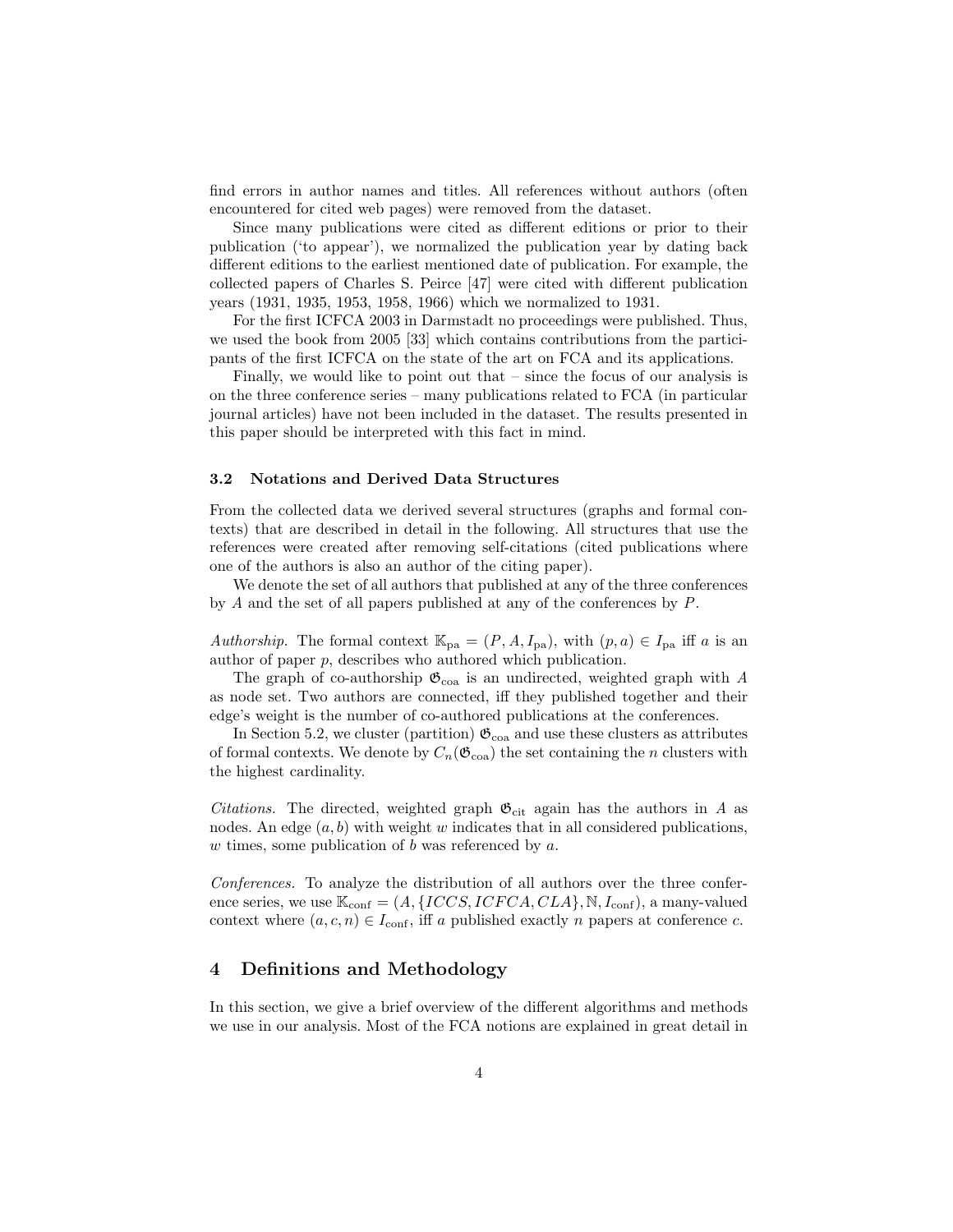the textbook [\[5\]](#page-15-5). In Section [5.2,](#page-8-0) we discuss the extents of an iceberg lattice of a context, i.e., an ordered subset of the concept lattice containing only concepts with extents larger (w.r.t cardinality) than a given threshold (minimum support). Iceberg lattices and a construction algorithm are explained in [\[13\]](#page-16-2).

In the same section, we analyze *communities* of co-authorship. Intuitively, communities are certain subsets of some larger set of entities, such that the members of a subset are somewhat more related or similar to each other than they are to others. There is, however, no generally accepted formal definition of the notion of a "community". Here, by communities we mean the classes of a partitioning on the node set of a given graph. To create such a partitioning and its visualization for the co-authorship graph  $\mathfrak{G}_{\text{coa}}$ , we laid out the graph using the force directed graph visualization provided by Graphviz [\[4\]](#page-15-6). Then the GMap algorithm (again Graphviz) based on [\[9\]](#page-15-7) was applied to discover communities of collaborators. GMap optimizes its output clustering w.r.t. modularity, which is a community quality measure that compares the number of co-author edges within each community to the expected value for this number in an equivalent random graph. Finally, *Voronoi diagrams* are used to draw the 'borders' between the different 'countries'.

In Section [5.2,](#page-11-0) we also apply different node centrality measures which indicate the importance of nodes within the citation graph  $\mathfrak{G}_{\text{cit}}$ . Next to the simple measures in-degree (number of edges pointing towards a node) and in-strength (sum of the weights of all edges pointing towards a node), we use PageRank [\[2\]](#page-15-8) to rank authors of the conferences. PageRank is an eigenvector-based measure that was originally developed to measure the importance of web pages according to the link structure of the World Wide Web. To assign a score to each node in a graph, a linear equation system is solved which integrates the adjacency matrix of the graph and a probabilistic component. The main idea of the ranking is that important nodes are pointed to by other (important) nodes. In our scenario of citations, an author is considered important (i.e., has a high PageRank), if he or she is cited by many other important authors.

Based on a similar idea, the (also eigenvector-based) HITS algorithm [\[6\]](#page-15-9) determines hubs and *authorities* in a graph. Roughly speaking, hubs are nodes that point to many good authorities in the graph. Authorities are those nodes that are referenced by many good hubs. In the citation graph, an author is a good hub, if he or she references many authors that have high values as authorities (e.g., authors of survey papers). Of interest for us, however, are the authorities, i.e., authors that have been cited by authors with high hub values.

## <span id="page-4-0"></span>5 Results

Now, we present the results of our analysis along the three dimensions of conferences (Section [5.1\)](#page-5-0), authors (Section [5.2\)](#page-8-0), and publications (Section [5.3\)](#page-11-1).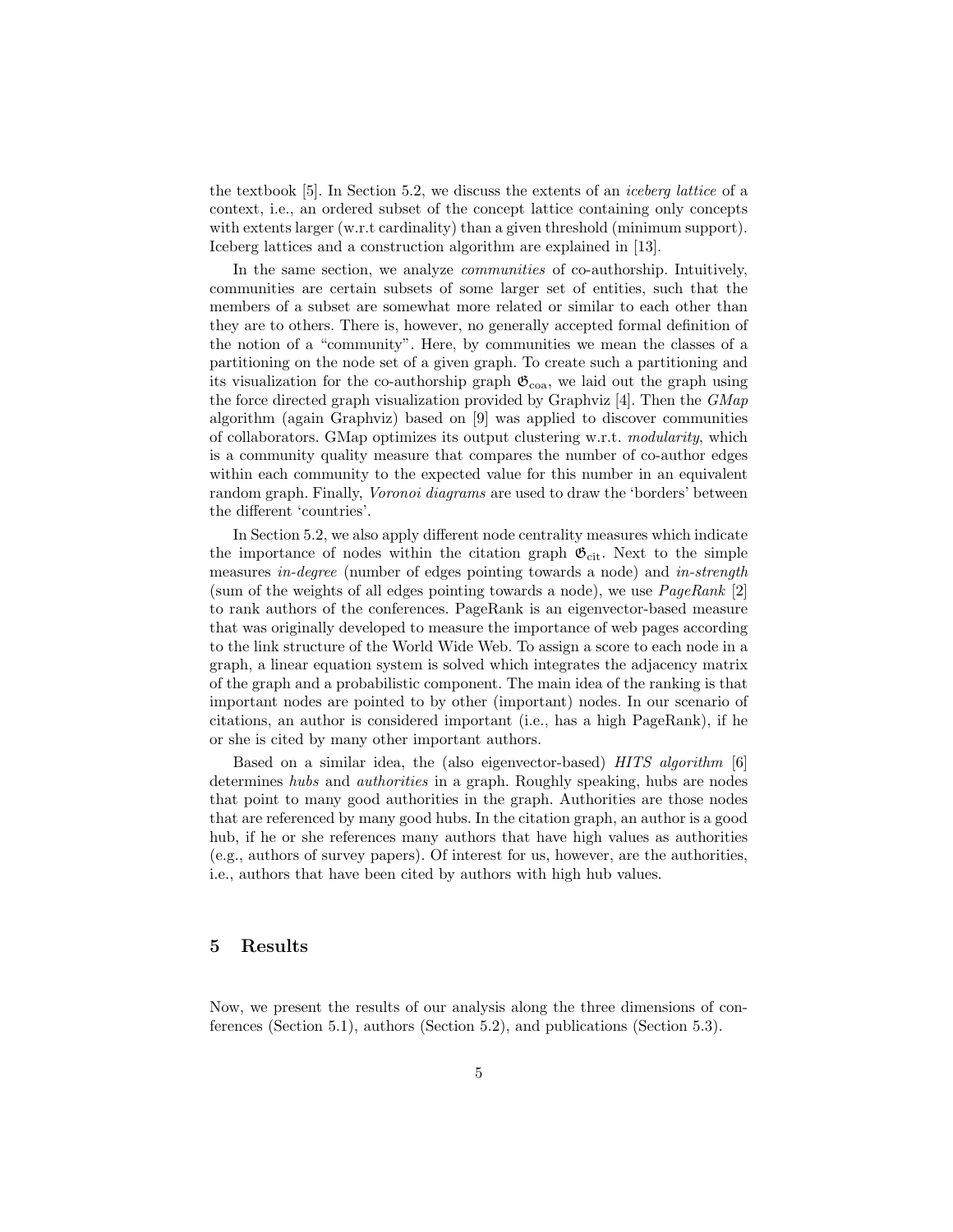#### <span id="page-5-0"></span>5.1 Conferences

We start the section on conferences by some basic statistics (cf. Tables [2](#page-5-1) and [3\)](#page-5-2) that give an overview of the conference history. The two lower blocks of Table [2](#page-5-1)

|                                                                                     | <b>ICCS</b> | <b>ICFCA</b>                               | <b>CLA</b>          | total                                                                                     |
|-------------------------------------------------------------------------------------|-------------|--------------------------------------------|---------------------|-------------------------------------------------------------------------------------------|
| editions                                                                            | 19          | 9                                          |                     | 35                                                                                        |
| publications                                                                        | 567         | 208                                        | 179                 | 954                                                                                       |
| avg. publications per edition                                                       | 29.84       | 23.11                                      | 25.57               | 27.26                                                                                     |
| authors                                                                             | 542         | 218                                        | 269                 | 872                                                                                       |
| avg. publications per author                                                        | 2.04        | 1.94                                       | 1.62                | 2.25                                                                                      |
| 'outgoing' citations (publications that have been cited by the conferences' papers) |             |                                            |                     |                                                                                           |
| citations                                                                           | 10131       | 4328                                       | 2662                | 17121                                                                                     |
| cited authors                                                                       | 5871        | 2655                                       | 2027                | 8513                                                                                      |
| cited publications                                                                  | 6079        | 2406                                       | 1668                | 8813                                                                                      |
| self-citations                                                                      |             |                                            |                     | 2255 ( $\approx$ 22 %) 965 ( $\approx$ 22 %) 529 ( $\approx$ 20 %) 3749 ( $\approx$ 21 %) |
| 'incoming' citations (conference papers that have been cited)                       |             |                                            |                     |                                                                                           |
| citations                                                                           | 3202        | 1322                                       | 153                 | 4677                                                                                      |
| citing publications                                                                 | 1776        | 985                                        | 134                 | 2522                                                                                      |
| cited publications                                                                  |             | 404 $(\approx 71\%)$  128 $(\approx 62\%)$ | 47 $(\approx 26\%)$ | 579 ( $\approx 61\%$ )                                                                    |

<span id="page-5-1"></span>Table 2. The history of the three conference series in numbers.

show statistics for two types of citations: 'outgoing', i.e., citations we extracted from the conference papers, and 'incoming', i.e., publications that cite one of the papers published at one of the conferences. The fraction of 20–22 % selfcitations is comparable to or lower than prior results (e.g., [\[14\]](#page-16-3) reports 38 % for mathematical publications). The lower fraction of publications at ICFCA and CLA that have been cited (last row) can partly be explained by the young age of these two conferences.

<span id="page-5-2"></span>Table 3. The top five contributing authors of each conference. In case of a tie all authors with the same number of publications are listed.

| <b>ICCS</b>                        | <b>ICFCA</b>                       | CLA                                    | total                       |
|------------------------------------|------------------------------------|----------------------------------------|-----------------------------|
| $R.$ Wille $(24)$                  | $R.$ Wille $(14)$                  | S. Ben Yahia (13)                      | $\mathbb{R}$ . Wille $(42)$ |
| $ G.W.$ Mineau $(19)$              | $ P$ . Eklund $(11)$               | R. Bělohlávek (11)                     | S.O. Kuznetsov (27)         |
| J.F. Sowa (14)                     | $P.$ Valtchev $(10)$               | $A.$ Napoli $(10)$                     | $ P$ . Eklund $(26)$        |
| S.O. Kuznetsov (13) B. Ganter (10) |                                    | E. Mephu Nguifo $(8)$ B. Ganter $(24)$ |                             |
| $M.$ Keeler $(13)$                 | S.O. Kuznetsov (8) V. Vychodil (7) |                                        | $ P.$ Valtchev $(20)$       |
|                                    | $ S.$ Ferré $(8)$                  | M. Huchard (7)                         | $ G.W.$ Mineau $(20)$       |
|                                    | L. Nourine (8)                     | J. Outrata $(7)$                       |                             |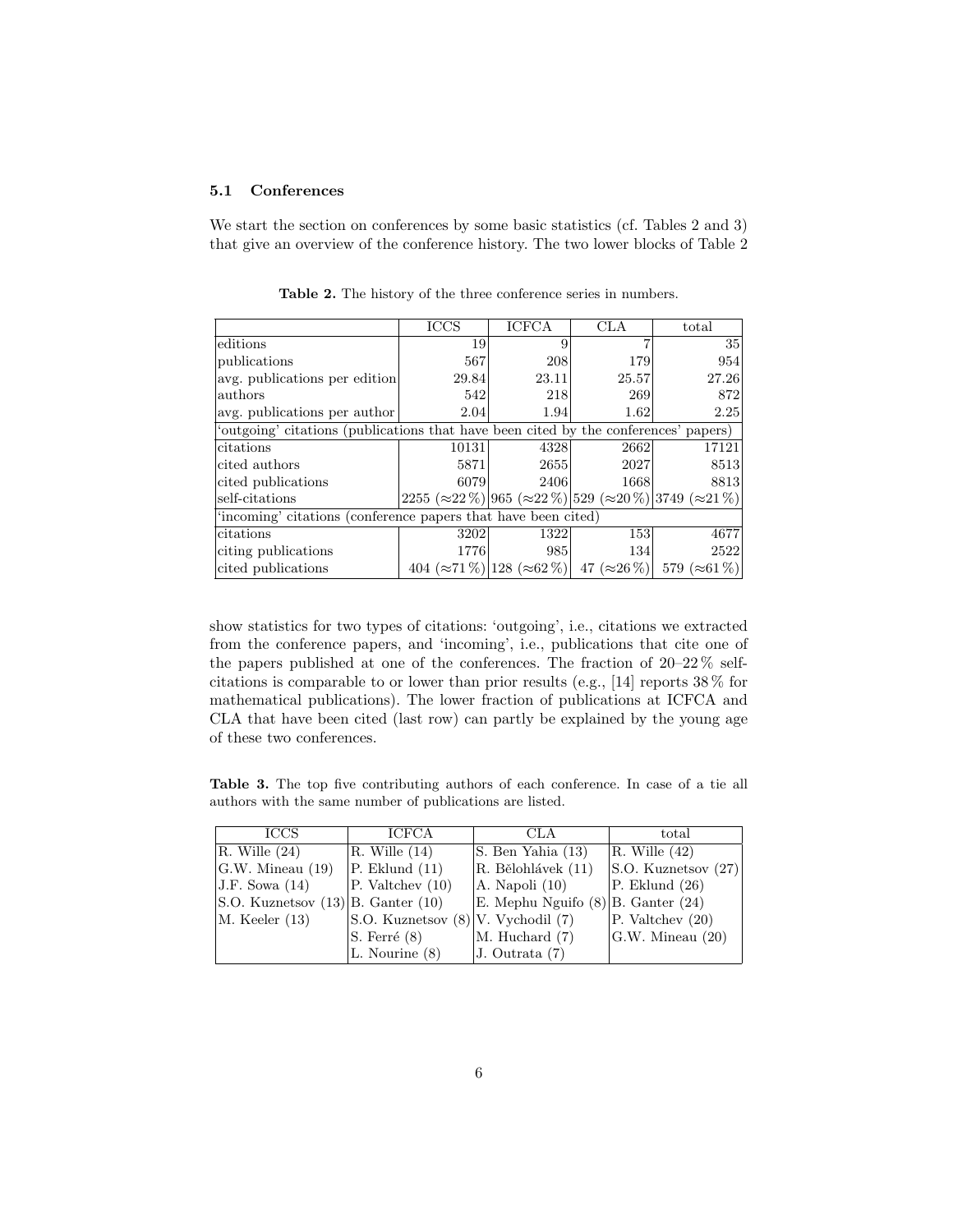Publication Habits. To gain insights into the publication habits we consider the many-valued context  $\mathbb{K}_{\text{conf}}$ . Through conceptual scaling this context is transformed into the single-valued context

$$
\mathbb{K}_{\text{freq}} = (A, \{CLA, ICCS, ICFCA, 3 \times CLA, 3 \times ICCS, 3 \times ICFCA\}, I_{\text{freq}})
$$

where each author coincides with a conference if he or she published there at least once. An author incides with one of the other three attributes if he or she published at the corresponding conference at least three times. The threshold of three was selected since publishing three times at the same conference series indicates already a certain commitment to it. On the other hand, we did not set a higher value, since especially CLA and ICFCA are young conferences (seven and nine editions, resp.). The line diagram of the context's concept lattice is depicted in Figure [1,](#page-6-0) where the values below each concept count the number of authors in the concept extent (support values). Exemplarily, the top contributing authors from Table [3](#page-5-2) are annotated at their object concepts. To interpret the lattice, one



<span id="page-6-0"></span>Fig. 1. The concept lattice for the author-conference context  $\mathbb{K}_{\text{freq}},$  annotated with support values and the top contributing authors mentioned in Table [3.](#page-5-2)

has to keep in mind that ICCS runs more than twice as long as the other two conference series, naturally resulting in higher author participation: 542 authors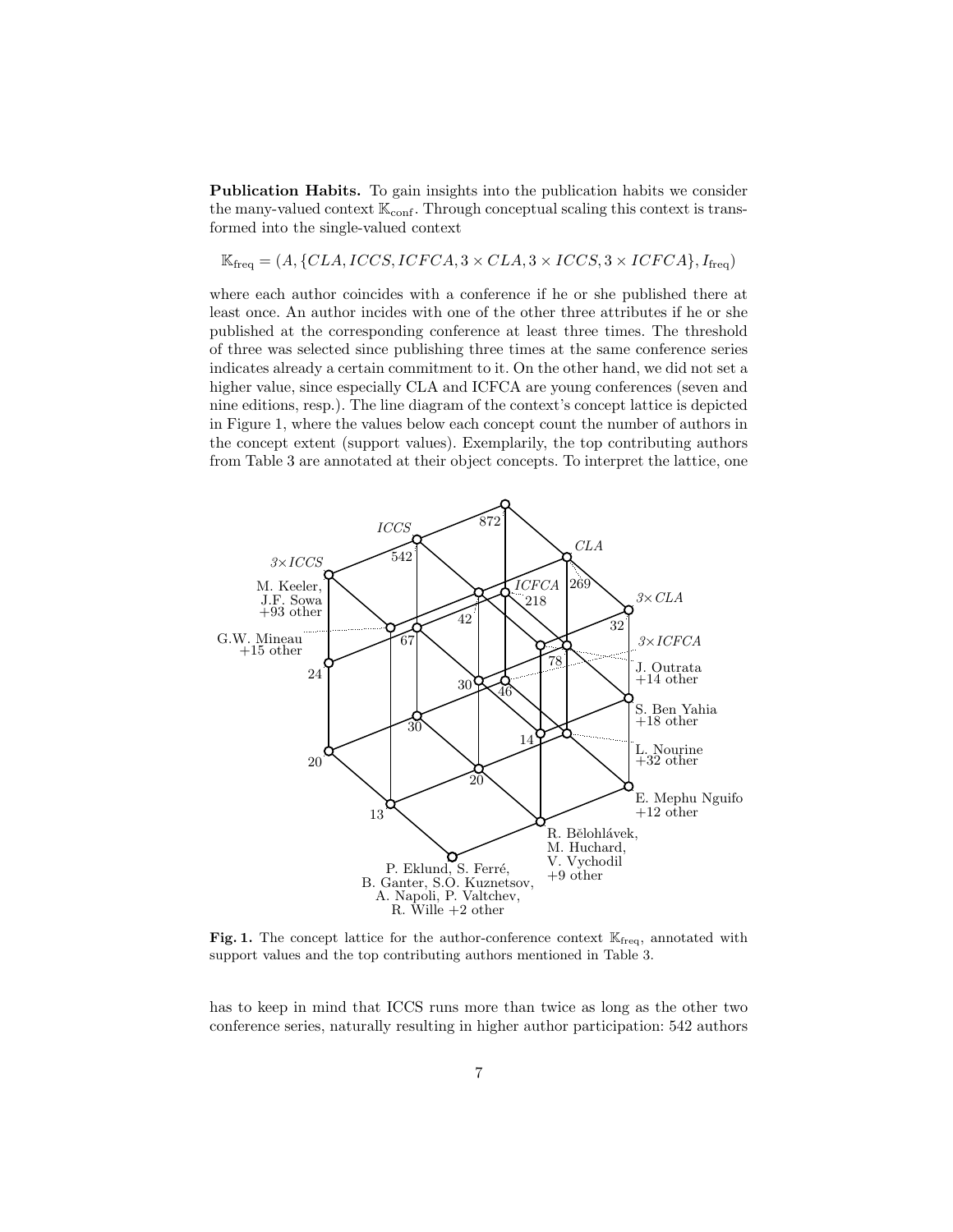vs. 218 (ICFCA) and 269 (CLA). Of the 872 authors, 127 (14.6  $\%$ ) published at least at two and 30  $(3.4\%)$  of them at all three conference series.

The Duquenne-Guigues base of implications contains – aside from the trivial rules resulting from the choice of scales – only two rules:

- 1.  $3 \times$ ICCS and  $3 \times$ CLA  $\implies$   $3 \times$ ICFCA
- 2.  $3\times$ ICCS and ICFCA and CLA  $\Longrightarrow$   $3\times$ ICFCA.

The first rule states that any author who frequently published at both ICCS and CLA also frequently published at ICFCA. Similar rules do not hold for the other combinations of conferences. However, several association rules with high confidence further confirm the bonds between the three conferences. The following list contains those rules with a confidence greater or equal to 80% (each given with its absolute support and confidence):

- 1.  $3 \times \text{CLA}$  and ICCS  $\implies$  ICFCA (15/93%)
- 2.  $3 \times \text{CLA}$  and  $3 \times \text{ICFCA} \Longrightarrow \text{ICCS}$  (13/92 %)
- 3.  $3 \times \text{CLA}$  and ICCS and ICFCA  $\implies 3 \times \text{ICFCA}$  (14/86 %)
- 4.  $3 \times \text{ICCS}$  and ICFCA  $\implies 3 \times \text{ICFCA}$  (24/83%)
- 5.  $3 \times \text{ICCS}$  and CLA  $\Longrightarrow 3 \times \text{ICFCA}$  (16/81%).

Roughly speaking, these rules express the fact that many authors who frequently published a paper at ICCS or CLA also (frequently) published a paper at ICFCA.

Author Fluctuation. Now, we want to answer the question, *How many new* authors can the conferences attract each year? Therefore, we investigate for each year which fraction of authors of all accepted publications is 'new', i.e., has never before published a paper at the corresponding conference. As can be seen in Figure [2,](#page-8-1) for the first edition of each conference this fraction naturally is equal to 1 and has a decreasing trend for the immediately following years. On the contrary, the fraction of authors that appeared at a conference for the 'last' time (negative bars) naturally increases to -1 for last year's conferences. Therefore, we omitted the first (last) two editions of each conference for the calculation of the mean first (last) fractions. For all three conferences, on average, over half of the authors never published before at the conference. We conclude that the conferences are able to attract new authors each year. Similarly, on average, half of the authors did not publish again. Thus, there is a considerable exchange of authors and possibly ideas. For CLA, both values are considerably higher, meaning that this young conference still has a high fluctuation rate. Another observation is the steady increase of newcomers in the years from 2003 to 2007 for ICCS, followed by a sharp drop in 2008. This is also reflected by the absolute counts (not shown here) that drop from 58 'newcomers' in 2007 to only 15 in 2008 and the similar behaviour for those years with the 'last' authors. One explanation is given by the absolute numbers of authors for these years: 90 (2007) and 47 (2008), i.e., a decrease by a factor of two. Nevertheless, this might not be the only explanation, since in the following year 2009 only 40 authors published at ICCS but both the fraction of 'newcomers' and 'lasttimers' increases. We could not find a convincing explanation for this phenomenon, but plan to specifically compare the collaboration graphs of these years.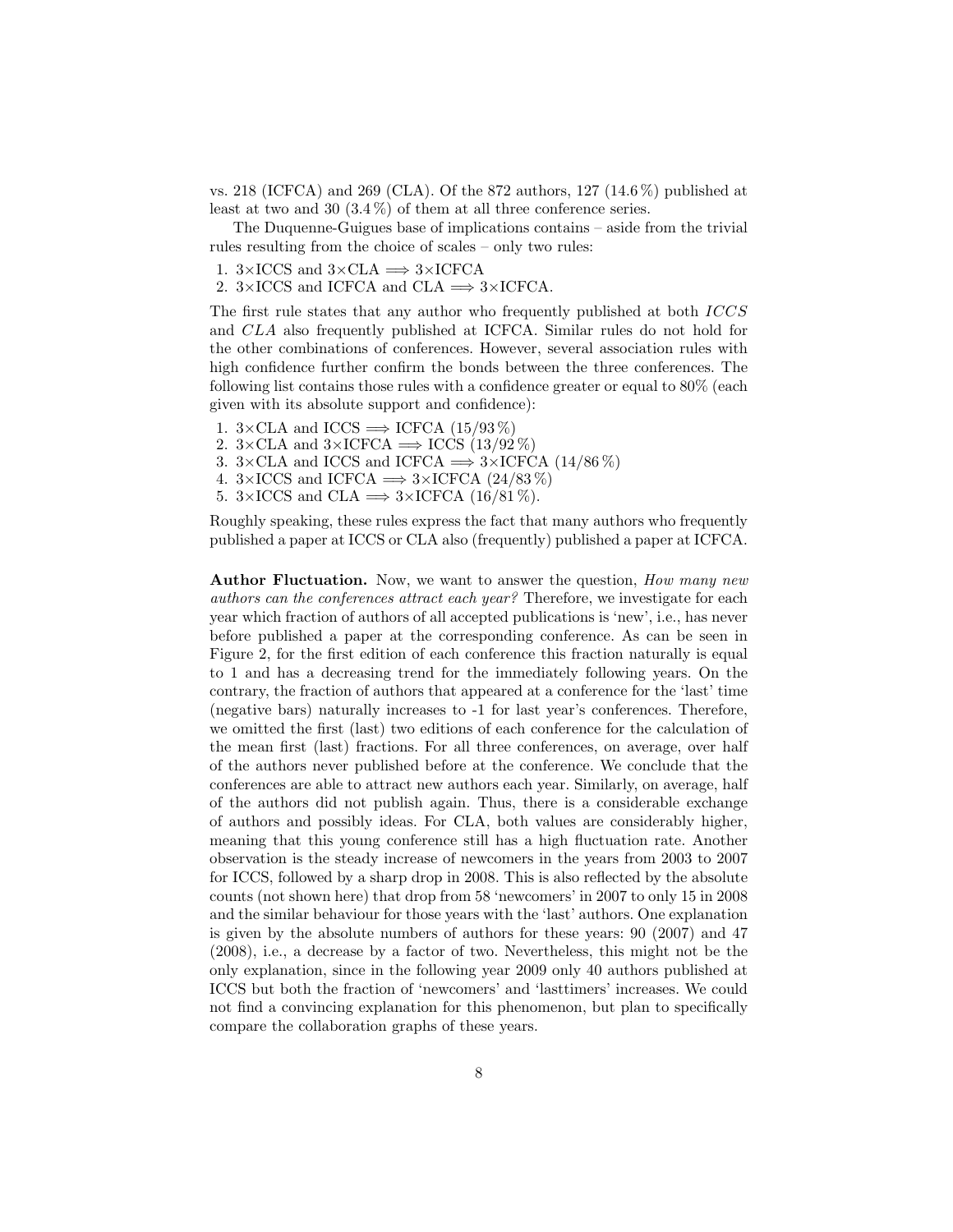

<span id="page-8-1"></span>Fig. 2. Fluctuation of authors for each conference. The dark positive (negative) bars depict the fraction of authors that submitted a paper to the corresponding conference for the first (last) time in that year. The light bars in front of them depict the fraction of authors for which that year was also the only year (up to now) they submitted a paper (note that this measure is symmetric with respect to 'first' and 'last'.) For the calculation of the mean values for first (last), the first (last) two editions of each conference were omitted.

#### <span id="page-8-0"></span>5.2 Authors

We analyze collaboration and influence between the authors of the conferences.

<span id="page-8-4"></span>The Structure of the Community. First, we take a look at the co-authorship structure of the conferences. The most frequent collaborators can be read off from an iceberg lattice (frequent closed itemsets) of the publication-author-context  $\mathbb{K}_{\mathbf{n}\mathbf{a}}$ . Setting for instance the minimum support (minimum number of publica-tions) to six, the following ten pairs<sup>[5](#page-8-2)</sup> constitute the only (non singleton) intents of the iceberg lattice (given with their absolute support):<sup>[6](#page-8-3)</sup> R. Bělohlávek/V. Vychodil (10), S. Ferré/O. Ridoux (9), J. Ducrou/P. Eklund (8), M.R. Hacene/ P. Valtchev (8), P. Øhrstrøm/H. Schärfe (8), R. Godin/P. Valtchev (7), E. Mephu

<span id="page-8-2"></span><sup>&</sup>lt;sup>5</sup> The fact that only pairs show up indicates that there were no teams of three or more authors who published more than six papers together.

<span id="page-8-3"></span> $6$  We do not show the iceberg lattice, due to space restrictions, and to the fact that it is structurally just an anti-chain.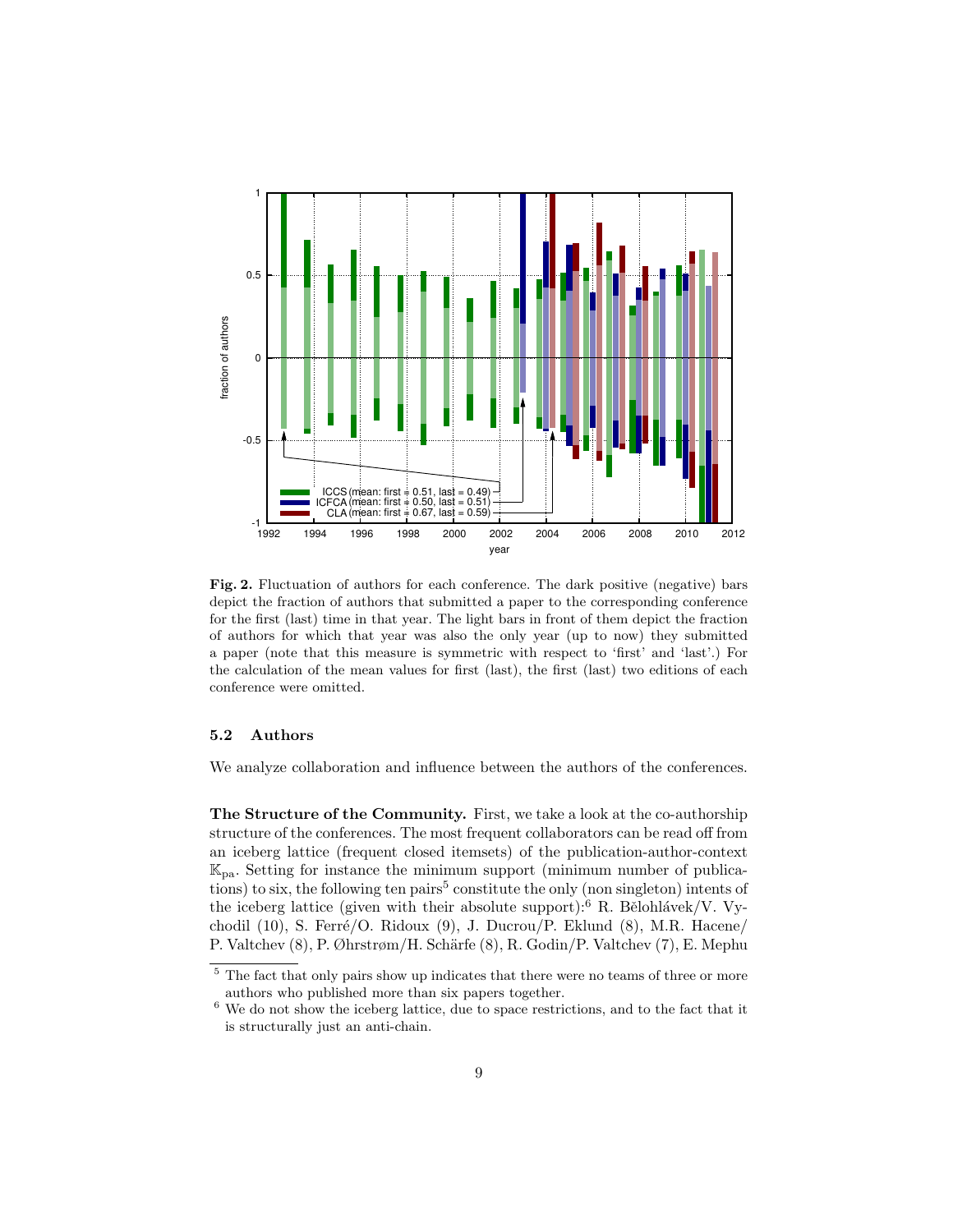Nguifo/S. Ben Yahia (7), M. Ducassé/S. Ferré (6), B. Ganter/S.O. Kuznetsov (6) and T. Hamrouni/S. Ben Yahia (6). Using a lower minimum support threshold of 4 yields another 12 concepts with 5 publications and 8 concepts with 4 publications in the extent. Among them are three concepts with intents containing more than just two authors: P. Cellier/M. Ducassé/S. Ferré  $(5)$ , T. Hamrouni/E. Mephu Nguifo/S. Ben Yahia (5) and M.R. Hacene/M. Huchard/P. Valtchev (4).

The co-author graph  $\mathfrak{G}_{\text{coa}}$  reveals interesting patterns of collaboration within and between the FCA and CG (Conceptual Graphs) communities. The map in Figure [3](#page-10-0) shows a clustering created by GMap [\[3\]](#page-15-10). Connected components that contain less than four authors or that are based on less than four papers have been omitted for the sake of legibility. The width of the edges between two coauthors reflects the number of publications they have written together at any of the three conferences; similarly, the size of the author names depicts the number of published papers.

The giant connected component (GCC) of the graph is divided into 13 clusters (1–13) and contains 314 of the 482 authors shown on the map. The second largest component (clusters 14 and 15) contains the second largest cluster (14) with 52 members mostly belonging to the Conceptual Graph (CG) subcommunity that is based in France. The remaining five large clusters (with more than ten members) are not connected. Based on our knowledge of the community they can roughly be classified to belong to the CG community (clusters 17–19) and to the FCA community (clusters 16 and 20). Adepts of the conferences can discover many further interesting aspects in this collaboration graph. Due to space restrictions we only want to outline that the CG community forms more separate clusters than the FCA community. Besides the five mentioned separate clusters, we consider only three of the 13 clusters of the GCC to be part of the core CG community (clusters 4, 5, and 9). Except for cluster 10 (the Description Logics community) all remaining clusters of the GCC belong to the FCA community. Finally, we would like to point out the remarkable role of G. Mineau (cluster 5) as a bridge between two CG clusters and the FCA community.

Topics of the Clusters. To get an idea about the topics that the authors of single clusters deal with, we visualize their citations of the most often cited publications and authors in two concept lattices (Figure [4\)](#page-12-0). For legibility, we restrict this analysis to the set  $C_8$  of the eight largest clusters (each containing more then 24 authors, while the others contain at most 14 authors), i.e., the clusters 1–7 and 14. Many different ways of choosing attribute sets and incidence relations are conceivable and it would be interesting to observe the influence of these choices. In this paper, we choose the following two examples for visualization: We construct the contexts  $\mathbb{K}_{cp} = (C_8, P_{20}, I_{cp})$  and  $\mathbb{K}_{ca} = (C_8, A_{C_5}, I_{ca})$ . Hereby, the set  $P_{20}$  contains the 20 most often cited publications of the corpus. In contrast to that, the set  $A_{C5}$  contains for each of the eight clusters the top five authors w.r.t to the number of papers – with at least one author from the cluster – that reference them. A cluster c is set in relation with a publication  $p$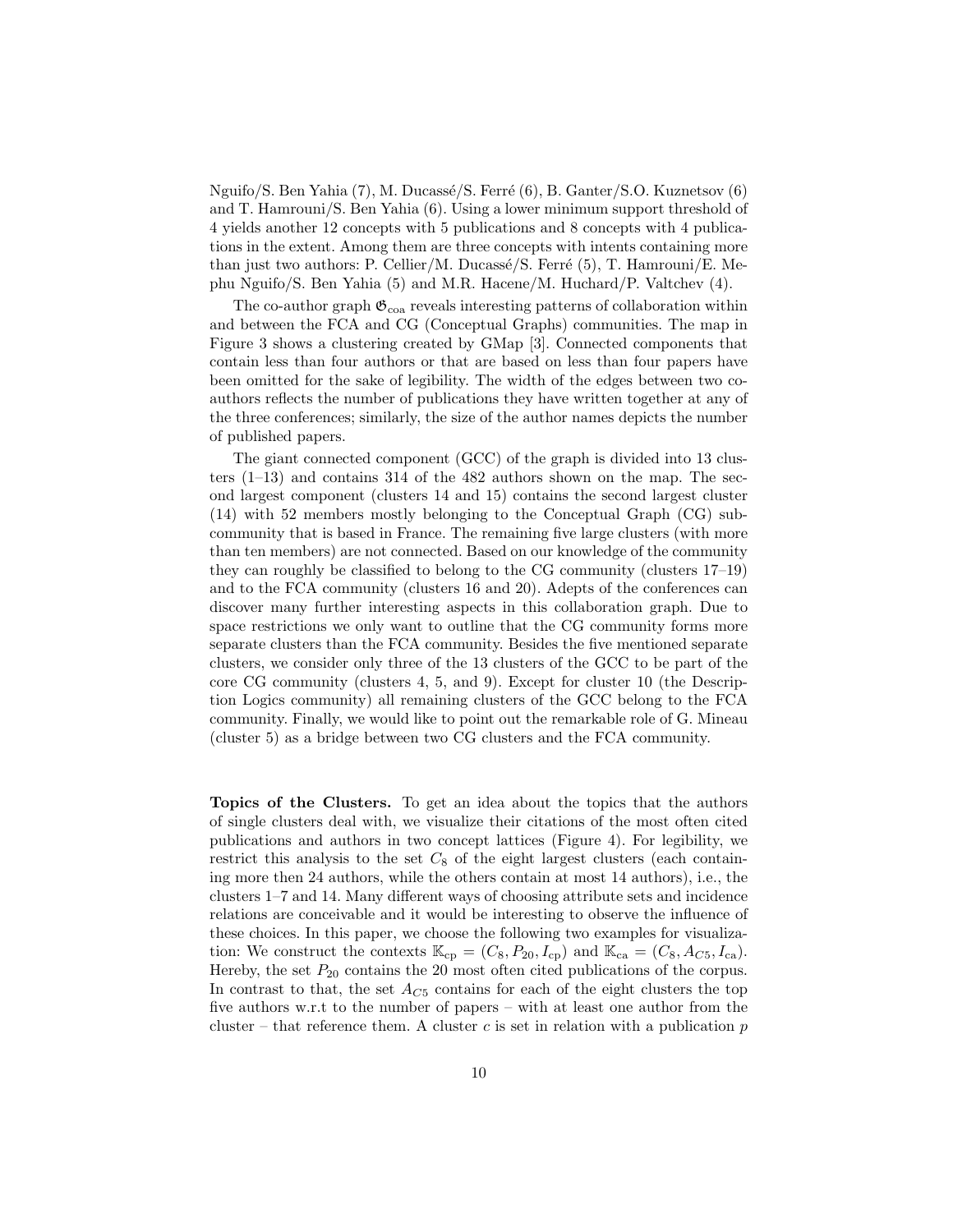

<span id="page-10-0"></span>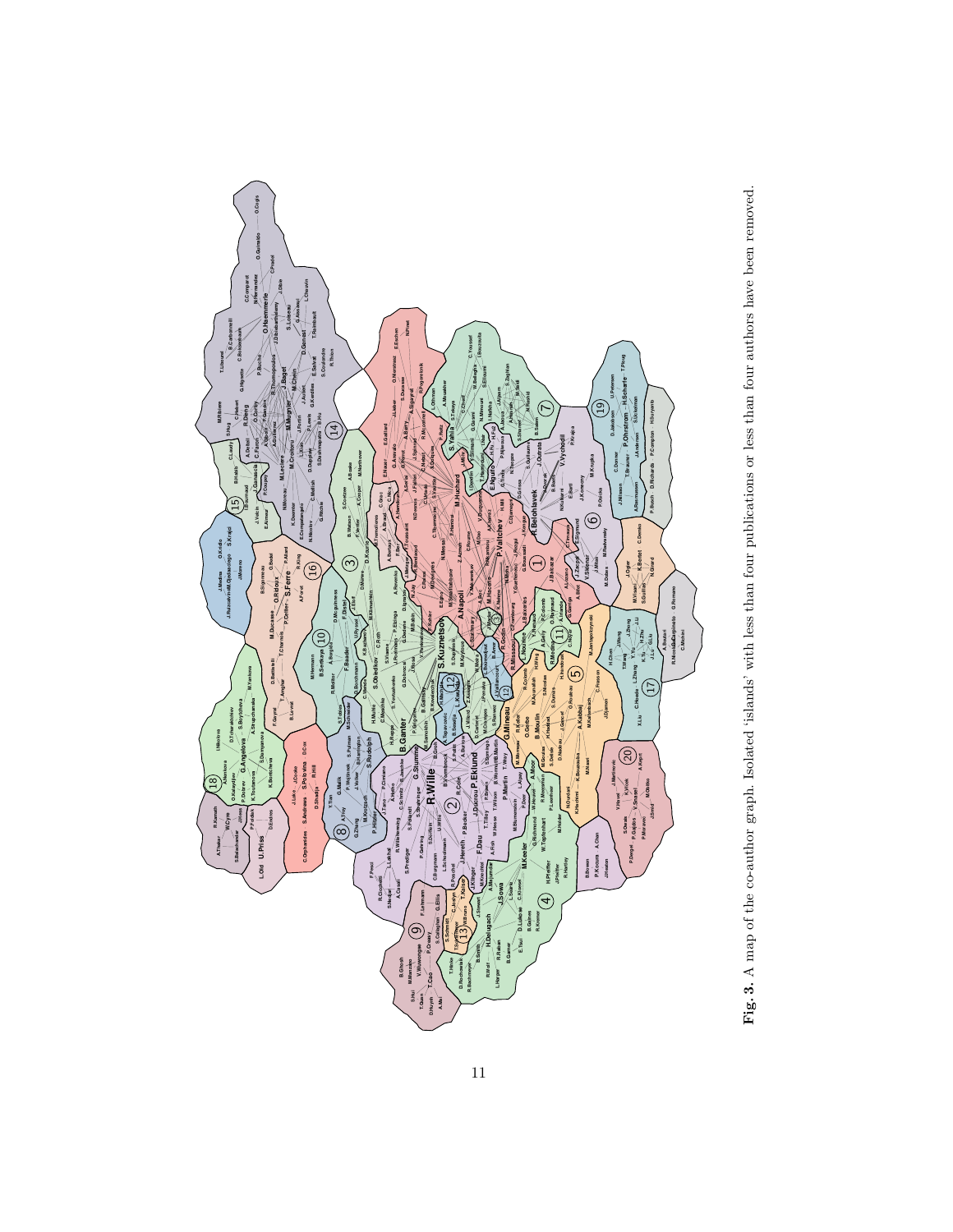(an author a), if  $p(a)$  is cited by at least three (five) papers from c. Figures  $4(a)$ and [4\(b\)](#page-12-2) show the resulting lattice diagrams.

Both lattices seem to reflect the two main schools of the considered conferences: FCA and CG. Each cluster cites one of their cornerstone-publications ([\[60\]](#page-18-1) and [\[54\]](#page-18-2)) and their creators (R. Wille and J.F. Sowa). Clearly, clusters 1, 6 and 7 belong to the FCA community and clusters 4 and 14 to the CG community, while 2, 3 and 5 cite publications and authors from both. The philosophical foundations of C.S. Peirce are important for clusters 2 and 4. In the FCA community, we can see the high impact of the foundations book [\[5\]](#page-15-5) by B. Ganter and R. Wille and of papers on implications and association rules. The topics of the papers further suggest that clusters 2 and 4 might be more interested in mathematical and philosophical foundations while clusters 1, 6 and 7 often cite important algorithmic publications.

<span id="page-11-2"></span><span id="page-11-0"></span>Table 4. Top ten rankings for the network analysis measures in-degree, in-strength, PageRank and authority (HITS, cf. Section [3.2\)](#page-3-1) in  $\mathfrak{G}_{\text{cit}}$ .

| in-degree                      | in-strength          | PageRank                            | authority                      |      |
|--------------------------------|----------------------|-------------------------------------|--------------------------------|------|
| $1 R.$ Wille                   | $443 R.$ Wille       | $1877$ J.F. Sowa                    | $.101 R.$ Wille                | .161 |
| $2 B$ . Ganter                 | $424$ B. Ganter      | $1322 R.$ Wille                     | $.068 B.$ Ganter               | .087 |
| 3 J.F. Sowa                    | $307$ . J.F. Sowa    | $1033 B.$ Ganter                    | $.043 G.$ Stumme               | .042 |
| $4 G.$ Stumme                  | $211 G.$ Stumme      | $570$  M.-L. Mugnier .021 L. Lakhal |                                | .031 |
| 5 R. Godin                     | $156$ M.-L. Mugnier  | $427$ M. Chein                      | $.020$ J.F. Sowa               | .030 |
| 6 S.O. Kuznetsov 151 L. Lakhal |                      | $412 G$ . Ellis                     | $.017$ <sub>S</sub> . Prediger | .023 |
| 7 <sup>R.</sup> Missaoui       | 134 R. Godin         | $374$ <sub>G</sub> . Stumme         | $.014$ M.J. Zaki               | .019 |
| 8 G.W. Mineau                  | $128$ M. Chein       | $360 O$ . Gerbé                     | $.014 R.$ Godin                | .019 |
| $9L$ . Lakhal                  | $127$ S.O. Kuznetsov | $349\text{S}$ . Prediger            | .013 $ S.O.$ Kuznetsov .018    |      |
| 10P. Eklund                    | $124 C$ . Carpineto  | $264$ G.W. Mineau                   | $.011$ C. Carpineto            | .017 |

**Influence.** Finally, we use the author-citation graph  $\mathfrak{G}_{\text{cit}}$  to identify key players, i.e., authors that are the most influential or the most central in the graph. Several centrality measures have been proposed (see, e.g., [\[7\]](#page-15-11)). In Table [4](#page-11-2) we present four rankings according to the different measures described in Section [4.](#page-3-0) One can observe that the different measures show a strong agreement. Note, that the scores are only valid within the investigated community of the three conferences, since we did only consider citations from papers published there. Thus, these figures do not make a general statement about the importance of the authors.

#### <span id="page-11-1"></span>5.3 Publications

In this section, we take a closer look on individual publications and their citations. For each conference the first four rows of Table [5](#page-14-0) list cited publications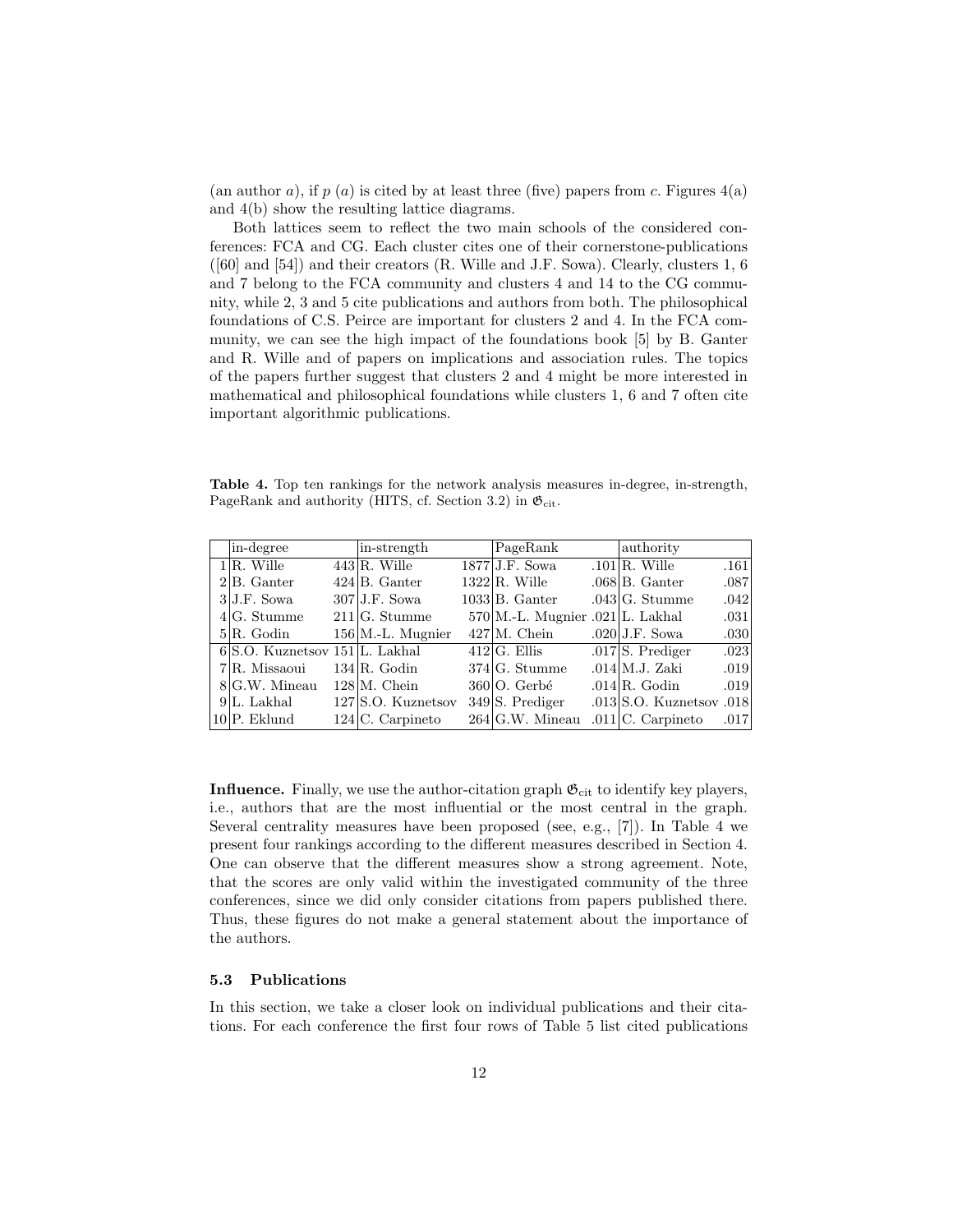<span id="page-12-1"></span>

<span id="page-12-2"></span><span id="page-12-0"></span>Fig. 4. The two lattices relate the eight largest clusters from Figure [3](#page-10-0) as objects to the most often (in conference papers) cited publications and authors as attributes. The eight clusters are: 1 (P. Valtchev, A. Napoli, A.M.R. Hacene, . . . ), 2 (R. Wille, P. Eklund, F. Dau, ...), 3 (S.O. Kuznetsov, B. Ganter, S. Obiedkov, ...), 4 (J.F. Sowa, H.S. Delugach, M. Keeler, ...), 5 (G.W. Mineau, B. Moulin, A. Kabbaj, ...), 6 (R. Bělohlávek, V. Vychodil, E. Mephu Nguifo, ...), 7 (S. Ben Yahia, T. Hamrouni, Y. Slimani,  $\dots$ ) and 14 (J.-F. Baget, O. Haemmerlé, M.-L. Mugnier,  $\dots$ ).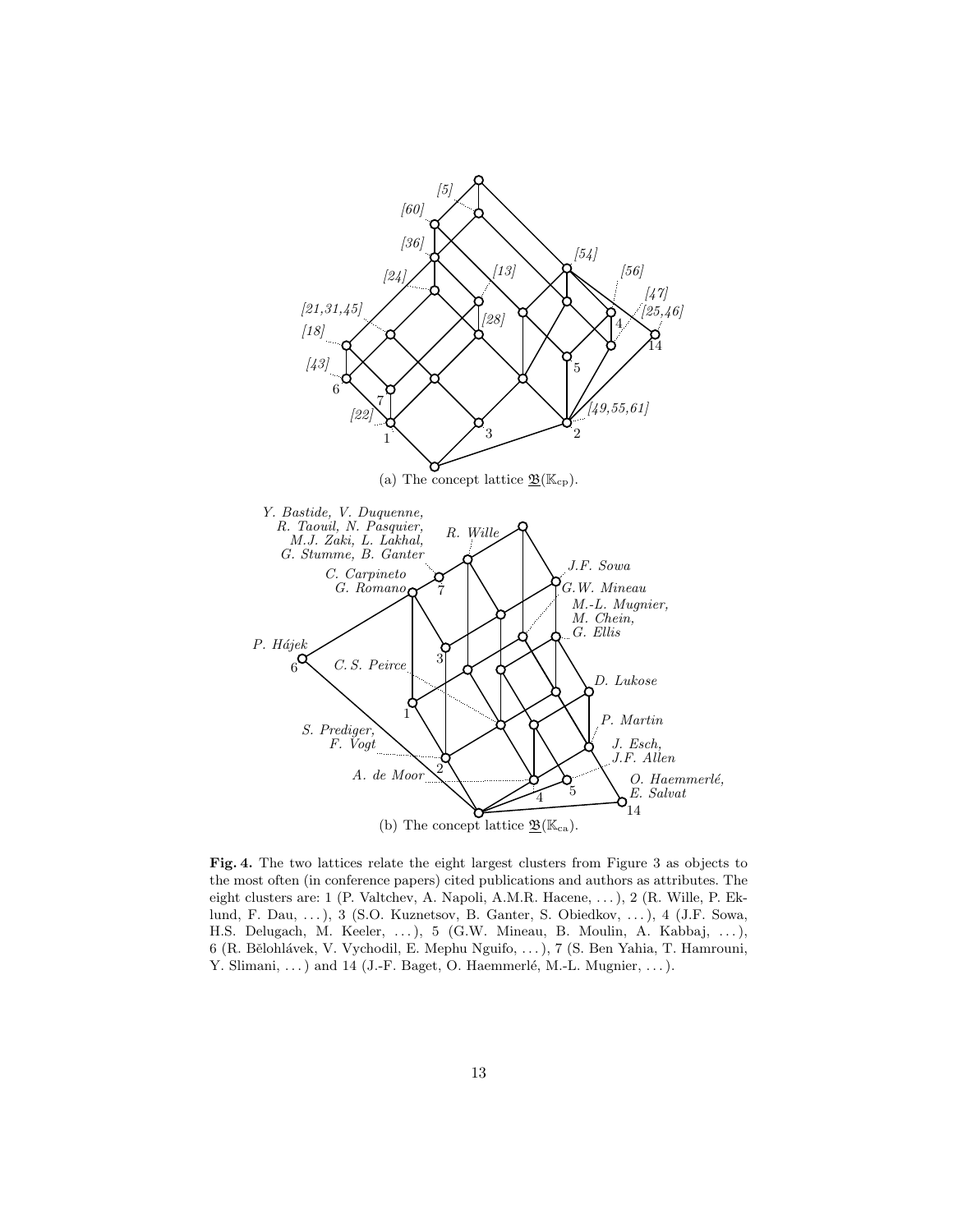and citation counts and the top most cited publications for each conference and for the set of all sources other than the three conference series.

The most often cited paper of ICCS at ICCS [\[61\]](#page-18-5) paved the way for a connection of the two schools of research that are the foundation of ICCS, namely Formal Concept Analysis and Conceptual Graphs. As a general observation, the most often cited papers from ICCS are theory-minded, the most important papers from ICFCA equally present theory and applications of and for FCA. The most often cited papers from other sources include publications belonging to the foundations of the disciplines FCA [\[5,](#page-15-5)[36,](#page-17-5)[60\]](#page-18-1) and CG [\[54\]](#page-18-2).

While the first four rows of the table reveal the most important publications of and from each community, we take a closer look at the theoretical foundations of the conferences in its last row. It contains the most cited publications only from authors that never attended any of the conferences. Naturally, this excludes the well-known foundation papers of Ganter, Wille, Sowa, etc., but it reveals onto which (other) theories the conferences' main results are built. We can see a clear agreement between CLA and ICFCA about the most important foundational publication for both conferences, namely the book by Birkhoff [\[21\]](#page-16-5). Furthermore, association rule mining was an important topic at both conferences. For the ICCS – as one would assume – three publications of Peirce are the most often cited 'external' publications. Interestingly, the paper that laid the foundation for the Semantic Web [\[20\]](#page-16-10) is the third most important paper in this category. This shows the influence of the Semantic Web community on the ICCS community.

## <span id="page-13-0"></span>6 Future Work

In this paper, we have analyzed the citation and collaboration behaviour of authors of the three FCA-related conferences ICCS, ICFCA, and CLA. The picture of the FCA community could be completed by adding further publications from journals and books. Finding relevant publications and retrieving their metadata and citations is clearly a first step for future work.

Since we intended to give a broad overview of many different aspects of the community, we naturally chose not to go into too much detail with only one specific aspect of the performed analyses. Each analysis could be extended to a comparison of different settings or methods, e.g., one might try different clustering algorithms to validate the communities found in Section [5.2.](#page-8-4) Therefore, with respect to space and time constraints, we did only deal with some of the questions relevant for the community and for newcomers. For example, the highly interesting structure of the FCA community that can be read off the co-author graph presented in Section [5.2](#page-8-4) could be investigated further. Which kind of subcommunities exist? Which authors are bridges between different communities? Can roles like student, supervisor, etc. be identified? We also plan to validate our ad-hoc assignment of community labels by analyzing the titles and abstracts of the authors' papers. Thereby, it would be possible to explicitly assign authors to topics and thus get a clearer picture of how the community is constituted.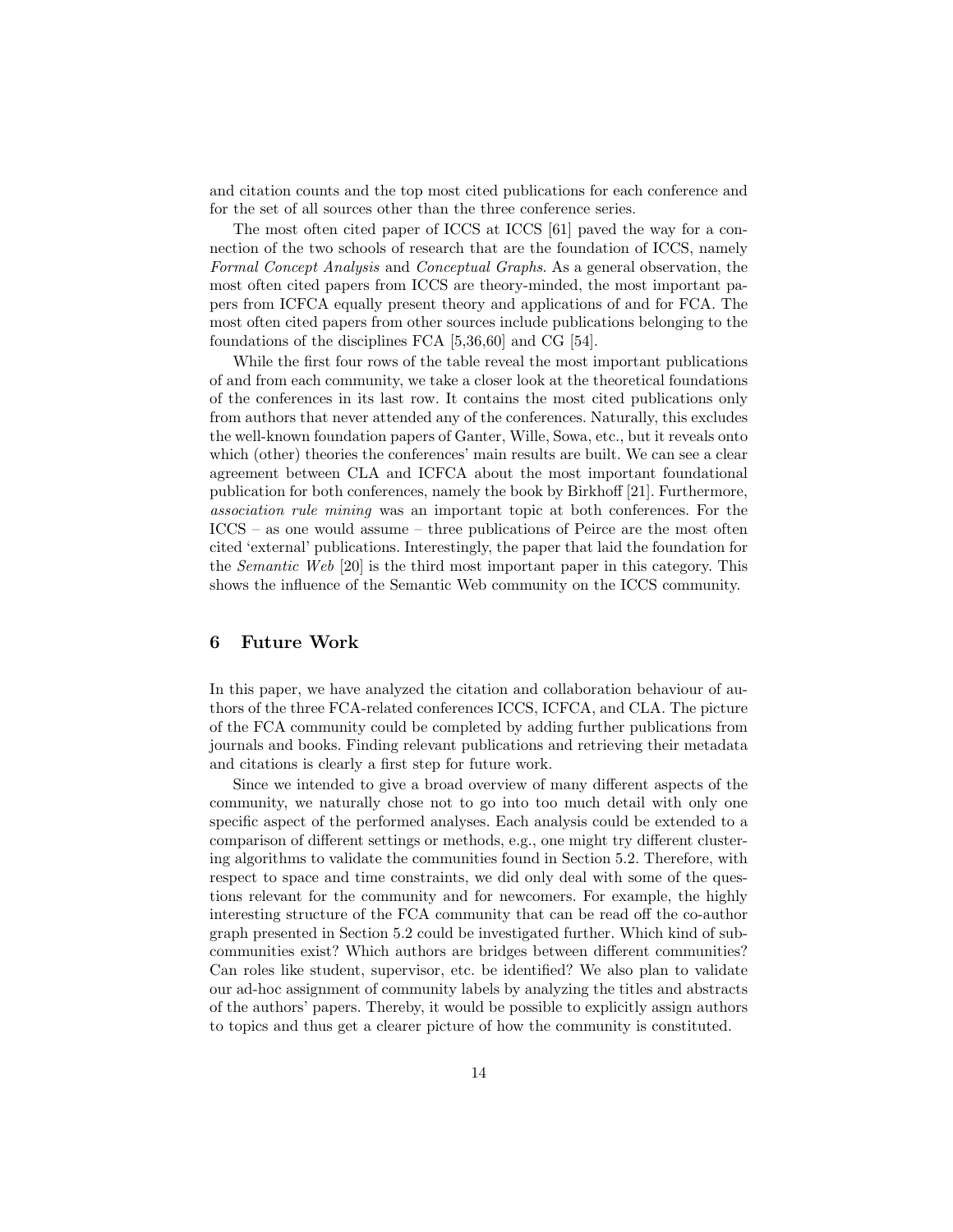<span id="page-14-0"></span>

|                                        |                                                                                                                                                       | number of cited papers and the number of citations. The following lines point to the top three citations, the first is given with title.<br>papers have been cited at this conference | Table 5. The most often cited papers of a certain conference by papers of another conference. The first line of each cell reflects the      |
|----------------------------------------|-------------------------------------------------------------------------------------------------------------------------------------------------------|---------------------------------------------------------------------------------------------------------------------------------------------------------------------------------------|---------------------------------------------------------------------------------------------------------------------------------------------|
|                                        | ICCS                                                                                                                                                  | ICFCA                                                                                                                                                                                 | CLA                                                                                                                                         |
|                                        |                                                                                                                                                       | 249 publications in 737 cita-66 publications in 192 citations                                                                                                                         | 33 publications in 51 citations                                                                                                             |
|                                        | tions                                                                                                                                                 | $11 \times$ Pattern structures and their projections $[32]$ $[5 \times$ Pattern structures and their projections $[32]$                                                               |                                                                                                                                             |
|                                        |                                                                                                                                                       |                                                                                                                                                                                       |                                                                                                                                             |
|                                        |                                                                                                                                                       |                                                                                                                                                                                       |                                                                                                                                             |
|                                        |                                                                                                                                                       |                                                                                                                                                                                       |                                                                                                                                             |
|                                        | 38 publications in                                                                                                                                    | 60 citations 60 publications in 120 citations                                                                                                                                         | 63 publications in 100 citations                                                                                                            |
|                                        |                                                                                                                                                       |                                                                                                                                                                                       | $6\times$ The ToscanaJ suite for im- $6\times$ The ToscanaJ suite for implementing $con-5\times$ Machine learning and formal concept analy- |
|                                        | plementing concep                                                                                                                                     |                                                                                                                                                                                       | $sis$ [40]                                                                                                                                  |
|                                        |                                                                                                                                                       |                                                                                                                                                                                       | $6\times$ Formal concept analysis for knowledge dis- $ 5\times$ Formal concept analysis for knowledge discov-                               |
|                                        | K mation systems [19]<br>DH 5× [59], 4× [27], 4× [26]<br>D 5× [59], 4× [27], 4× [26]                                                                  | covery and data mining: the new challenges $[58]$ ery and data mining: the new challenges $[58]$                                                                                      |                                                                                                                                             |
|                                        |                                                                                                                                                       | $5 \times$ [27], $5 \times$ [35], $5 \times$ [41], $5 \times$ [30], $5 \times$ [57]                                                                                                   | $5\times$ Analysis of social communities with iceberg and                                                                                   |
| papers from this conference were cited |                                                                                                                                                       |                                                                                                                                                                                       | $stability-based concept lattices$ [37]                                                                                                     |
|                                        | 10 publications in                                                                                                                                    | 0 citations 11 publications in 13 citations                                                                                                                                           | 19 publications in 31 citations                                                                                                             |
|                                        |                                                                                                                                                       | (at most one citation per pa- $ 2 \times What$ is a fuzzy concept lattice? [23]                                                                                                       | $3 \times$ What is a fuzzy concept lattice? [23]                                                                                            |
|                                        | per)                                                                                                                                                  |                                                                                                                                                                                       | 2× Camelis: Organizing and browsing a personal 3× Towards concise representation for taxonomies                                             |
| CΓV                                    |                                                                                                                                                       | $photo\ collection\ with\ a\ logical\ information\ sys- of\ epistemic\ commutities\ [52]$                                                                                             |                                                                                                                                             |
|                                        |                                                                                                                                                       | $_{tem}$ [29                                                                                                                                                                          | $3\times$ The basic theorem on generalized concept lat-                                                                                     |
|                                        |                                                                                                                                                       |                                                                                                                                                                                       | tice [39]                                                                                                                                   |
|                                        |                                                                                                                                                       |                                                                                                                                                                                       | $3 \times$ Parallel recursive algorithm for FCA [38]                                                                                        |
|                                        |                                                                                                                                                       | 4686 publications in 7069 cita- 1877 publications in 3038 citations                                                                                                                   | 1218 publications in 1951 citations                                                                                                         |
|                                        |                                                                                                                                                       |                                                                                                                                                                                       | $139\times$ Formal concept analysis: mathematical $ 124\times$ Formal concept analysis: mathematical foun-                                  |
|                                        | $\frac{1}{2}$ tions<br>$\frac{284 \times \textit{Conceptual s}}{4 \cdot n \cdot \textit{for} \cdot n \cdot \textit{of} \cdot n \cdot \textit{proce}}$ | $structures: [foundations]$ $5$                                                                                                                                                       | dations [5]                                                                                                                                 |
|                                        | essing                                                                                                                                                | $\left  n\right $ 32 $\times$ [60], 26 $\times$ [36]                                                                                                                                  | $30\times$ [60], $24\times$ [36]                                                                                                            |
|                                        | [54]<br>mind and machine                                                                                                                              |                                                                                                                                                                                       |                                                                                                                                             |
|                                        | $100 \times [5]$ , $65 \times [56]$                                                                                                                   |                                                                                                                                                                                       |                                                                                                                                             |
|                                        |                                                                                                                                                       | 3674 publications in 4708 cita-1304 publications in 1741 citations                                                                                                                    | 825 publications in 1041 citations                                                                                                          |
|                                        |                                                                                                                                                       | $25 \times Lattice$ theory $ 21 $                                                                                                                                                     | $16 \times Lattice theory [21]$                                                                                                             |
|                                        | $\frac{1}{4}$ tions<br>$\frac{1}{4}$ 43 × <i>Collected papers</i> [47]<br>819 × [51], 15 × [20], 15 × [4}                                             | $14 \times [45]$ , $12 \times [17]$                                                                                                                                                   | $12 \times [22]$ , $11 \times [17]$                                                                                                         |
|                                        | $15 \times 48$                                                                                                                                        |                                                                                                                                                                                       |                                                                                                                                             |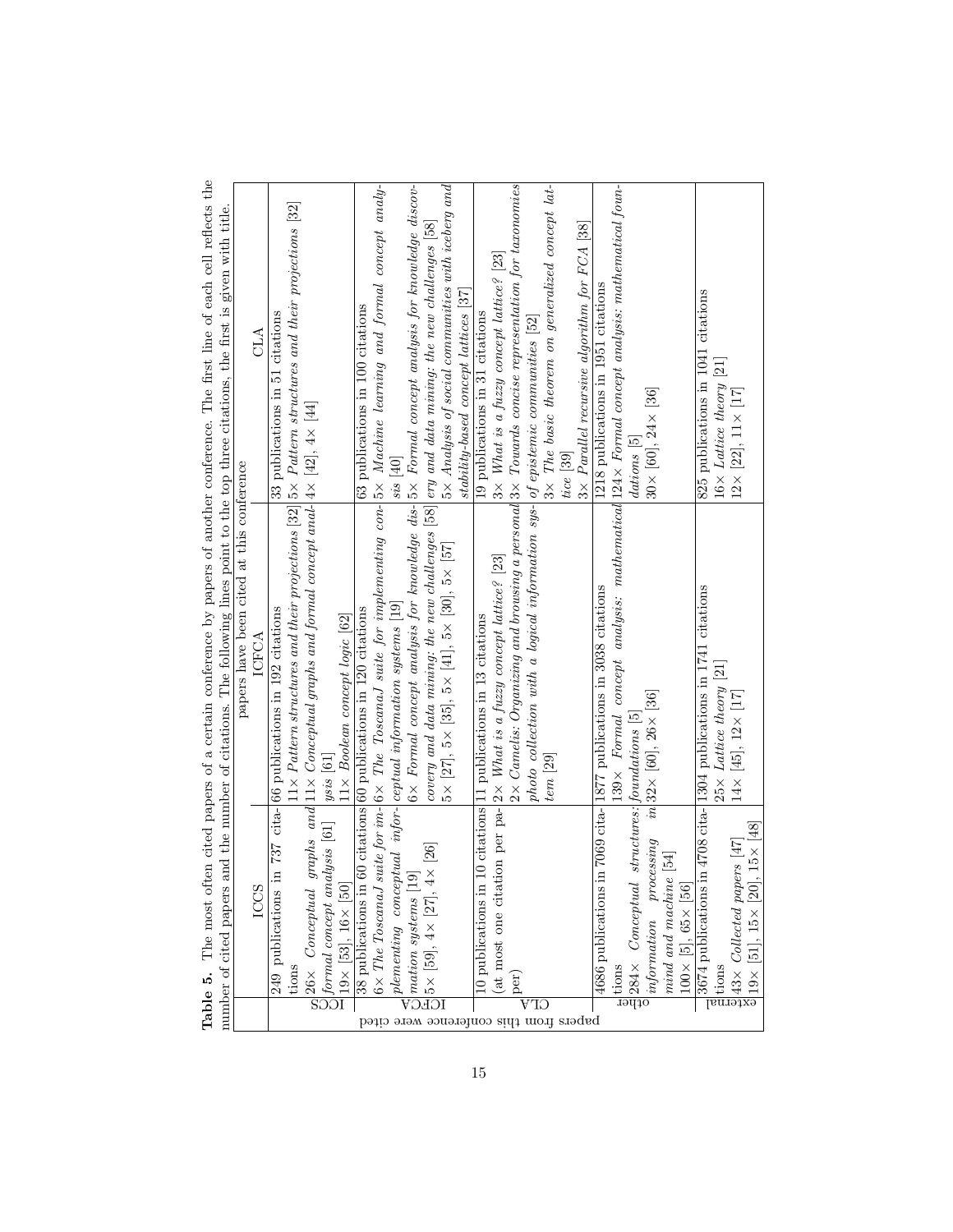A dimension we could not analyze in the scope of this paper is time. Such an analysis would reveal developments and trends of the conferences. It could also allow us to judge the vitality of the communities in the co-author graph.

We would like to invite interested researchers to collectively tackle the above-mentioned challenges. The dataset is freely available,<sup>[7](#page-15-12)</sup> extensions and error corrections are welcome and will be added to the dataset's web page. The metadata of all publications referenced in this paper is available in BibSonomy at <http://www.bibsonomy.org/group/kde/citedBy:doerfel2012publication>.

Acknowledgement. Part of this research was funded by the DFG in the project "Info 2.0 – Informationelle Selbstbestimmung im Web 2.0".

## References

- <span id="page-15-1"></span>1. Y. An, J. Janssen, and E. E. Milios. Characterizing and mining the citation graph of the computer science literature. Knowledge and Information Systems, 6(6):664– 678, Nov. 2004.
- <span id="page-15-8"></span>2. S. Brin and L. Page. The anatomy of a large-scale hypertextual web search engine. Computer Networks and ISDN Systems, 30(1–7):107–117, 1998.
- <span id="page-15-10"></span>3. E. R. Gansner, Y. Hu, and S. G. Kobourov. GMap: Drawing graphs as maps. cs.CG, arXiv:0907.2585v1, July 2009.
- <span id="page-15-6"></span>4. E. R. Gansner and S. C. North. An open graph visualization system and its applications to software engineering. Software Practice  $\mathcal C$  Experience, 30(11):1203– 1233, Sept. 2000.
- <span id="page-15-5"></span>5. B. Ganter and R. Wille. Formal Concept Analysis: Mathematical Foundations. Springer, Berlin/Heidelberg, 1999.
- <span id="page-15-9"></span>6. J. M. Kleinberg. Authoritative sources in a hyperlinked environment. J. ACM, 46:604–632, September 1999.
- <span id="page-15-11"></span>7. D. Koschützki, K. Lehmann, L. Peeters, S. Richter, D. Tenfelde-Podehl, and O. Zlotowski. Centrality indices. In U. Brandes and T. Erlebach, editors, Network Analysis, volume 3418 of LNCS, pages 16–61. Springer, Berlin/Heidelberg, 2005.
- <span id="page-15-0"></span>8. M. E. J. Newman. The structure of scientific collaboration networks. Proceedings of the National Academy of Sciences, 98(2):404–409, 2001.
- <span id="page-15-7"></span>9. M. E. J. Newman. Modularity and community structure in networks. Proceedings of the National Academy of Sciences, 103(23):8577–8582, 2006.
- <span id="page-15-2"></span>10. J. Poelmans, P. Elzinga, S. Viaene, and G. Dedene. Formal concept analysis in knowledge discovery: A survey. In M. Croitoru, S. Ferré, and D. Lukose, editors, Conceptual Structures: From Information to Intelligence, volume 6208 of LNCS, pages 139–153. Springer, Berlin/Heidelberg, 2010.
- <span id="page-15-3"></span>11. J. Poelmans, P. Elzinga, S. Viaene, G. Dedene, and S. O. Kuznetsov. Text mining scientific papers: a survey on FCA-based information retrieval research. In P. Perner, editor, Industrial Conference on Data Mining - Poster and Industry Proceedings, pages 82–96. IBaI Publishing, 2011.
- <span id="page-15-4"></span>12. T. Rock and R. Wille. Ein TOSCANA–Erkundungssystem zur Literatursuche. FB4-Preprint 1901, TH Darmstadt, 1997.

<span id="page-15-12"></span> $7$  [http://www.kde.cs.uni-kassel.de/datasets/](https://www.kde.cs.uni-kassel.de/datasets/)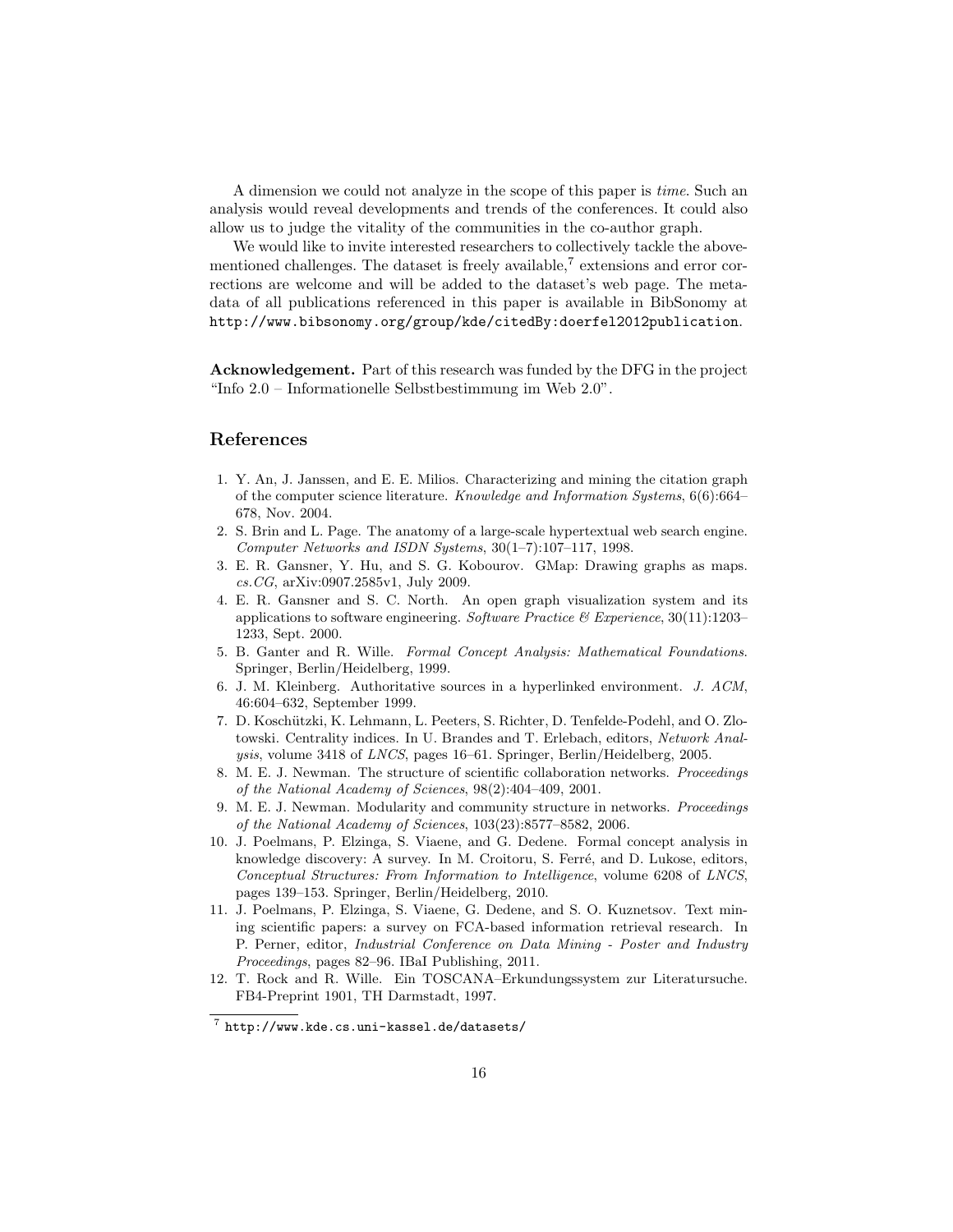- <span id="page-16-2"></span>13. G. Stumme, R. Taouil, Y. Bastide, N. Pasquier, and L. Lakhal. Computing iceberg concept lattices with titanic. Data & Knowledge Engineering,  $42(2):189-222$ , 2002.
- <span id="page-16-3"></span>14. B. Thijs and W. Glänzel. The influence of author self-citations on bibliometric meso-indicators. the case of european universities. *Scientometrics*,  $66(1)$ :71–80, 2006.
- <span id="page-16-0"></span>15. T. Tilley and P. Eklund. Citation analysis using formal concept analysis: A case study in software engineering. In 18th International Workshop on Database and Expert Systems Applications (DEXA), pages 545–550. IEEE Computer Society, Sept. 2007.
- <span id="page-16-1"></span>16. J. Voss, A. Hotho, and R. Jäschke. Mapping bibliographic records with bibliographic hash keys. In R. Kuhlen, editor, Information: Droge, Ware oder Commons?, Proceedings of the ISI. Hochschulverband Informationswissenschaft, Verlag Werner Hülsbusch, 2009.

## References of the Analyzed Publications

- <span id="page-16-16"></span>17. R. Agrawal and R. Srikant. Fast algorithms for mining association rules in large databases. In Proceedings of the 20th International Conference on Very Large Data Bases, pages 487–499, San Francisco, 1994. Morgan Kaufmann Publishers Inc.
- <span id="page-16-6"></span>18. M. Barbut and B. Monjardet. Ordre et classification: algèbre et combinatoire. Hachette, Paris, 1970.
- <span id="page-16-11"></span>19. P. Becker and J. Hereth Correia. The ToscanaJ suite for implementing conceptual information systems. In B. Ganter, G. Stumme, and R. Wille, editors, Formal Concept Analysis: Foundations and Applications, volume 3626 of LNCS, pages 324–348. Springer, Berlin/Heidelberg, 2005.
- <span id="page-16-10"></span>20. T. Berners-Lee, J. Hendler, and O. Lassila. The semantic web. Scientific American, 284(5):34–43, 2001.
- <span id="page-16-5"></span>21. G. Birkhoff. Lattice Theory. American Mathematical Society, Providence, 3rd edition, 1967.
- <span id="page-16-4"></span>22. J. P. Bordat. Calcul pratique du treillis de galois d'une correspondance. Informatiques et Sciences Humaines, 96:31–47, 1986.
- <span id="page-16-14"></span>23. R. Bělohlávek and V. Vychodil. What is a fuzzy concept lattice? In CLA 2005, Proceedings of the 3rd International Workshop, volume 162, pages 34–45, Olomouc, 2005. CEUR-WS.org.
- <span id="page-16-9"></span>24. C. Carpineto and G. Romano. Concept Data Analysis: Theory and Applications. John Wiley & Sons, Chichester, England, 2004.
- <span id="page-16-7"></span>25. M. Chein and M.-L. Mugnier. Conceptual graphs: fundamental notions. Revue d'Intelligence Artificielle, 6(4):365–406, 1992.
- <span id="page-16-13"></span>26. P. Cimiano, A. Hotho, G. Stumme, and J. Tane. Conceptual knowledge processing with formal concept analysis and ontologies. In P. Eklund, editor, *Concept Lattices*, volume 2961 of LNCS, pages 189–207. Springer, Berlin/Heidelberg, 2004.
- <span id="page-16-12"></span>27. F. Dau and J. Klinger. From formal concept analysis to contextual logic. In B. Ganter, G. Stumme, and R. Wille, editors, Formal Concept Analysis: Foundations and Applications, volume 3626 of LNCS, pages 81–100. Springer, Berlin/Heidelberg, 2005.
- <span id="page-16-8"></span>28. B. A. Davey and H. A. Priestley. Introduction to lattices and order. Cambridge University Press, Cambridge, 1990.
- <span id="page-16-15"></span>29. S. Ferré. Camelis: Organizing and browsing a personal photo collection with a logical information system. In Proceedings of the Fifth International Conference on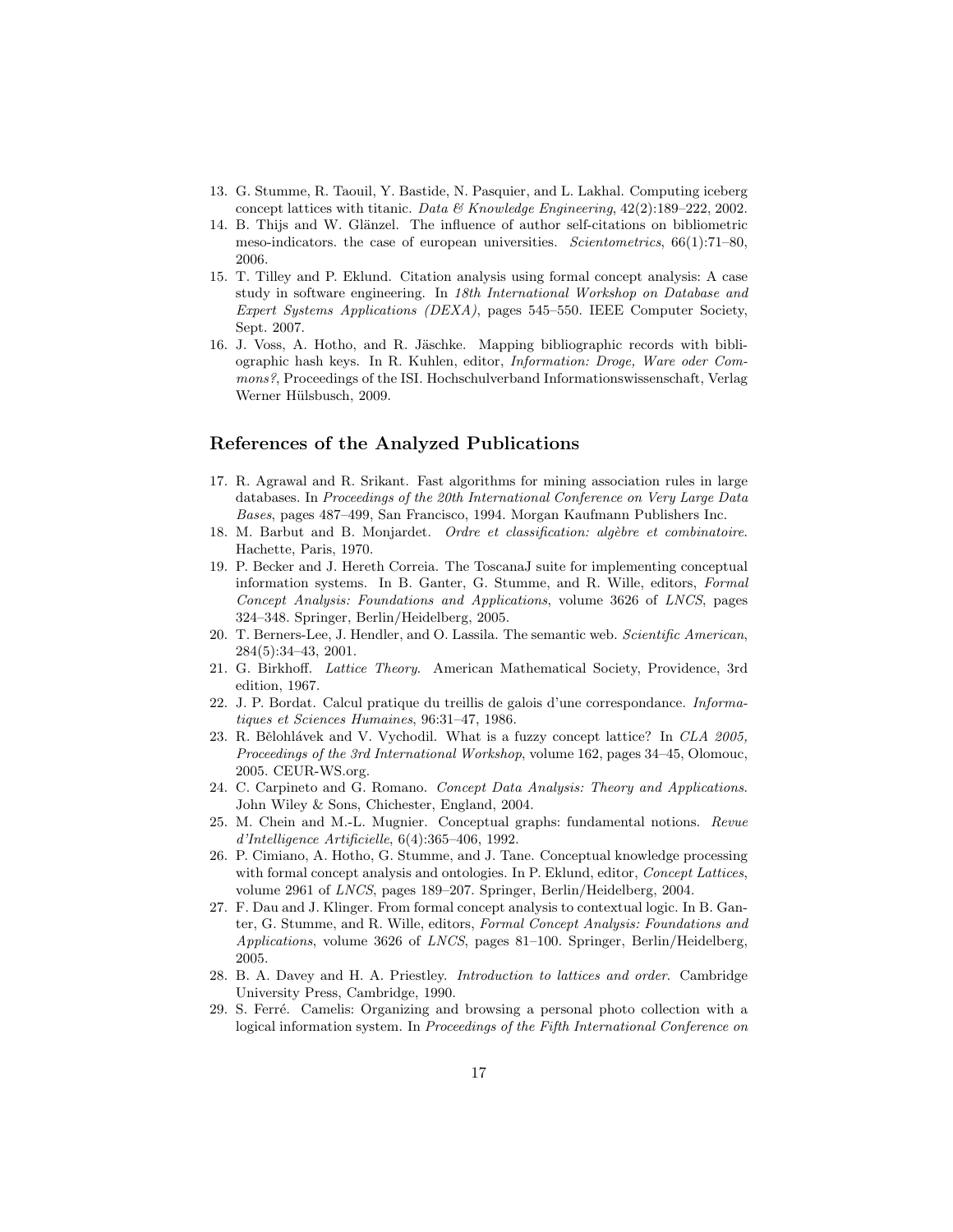Concept Lattices and Their Applications, volume 331, pages 112–123, Montpellier, 2007. CEUR-WS.org.

- <span id="page-17-11"></span>30. R. Freese. Automated lattice drawing. In P. Eklund, editor, Concept Lattices, volume 2961 of LNCS, pages 112–127. Springer, Berlin/Heidelberg, 2004.
- <span id="page-17-2"></span>31. B. Ganter. Two basic algorithms in concept analysis. FB4-Preprint 831, TH Darmstadt, 1984.
- <span id="page-17-6"></span>32. B. Ganter and S. Kuznetsov. Pattern structures and their projections. In H. Delugach and G. Stumme, editors, Conceptual Structures: Broadening the Base, volume 2120 of LNCS, pages 129–142. Springer, Berlin/Heidelberg, 2001.
- <span id="page-17-0"></span>33. B. Ganter, G. Stumme, and R. Wille, editors. Formal Concept Analysis: Foundations and Applications, volume 3626 of LNCS. Springer, Berlin/Heidelberg, 2005.
- 34. B. Ganter and R. Wille. Formal Concept Analysis: Mathematical Foundations. Springer, Berlin/Heidelberg, 1999.
- <span id="page-17-9"></span>35. R. Godin and P. Valtchev. Formal concept analysis-based class hierarchy design in object-oriented software development. In B. Ganter, G. Stumme, and R. Wille, editors, Formal Concept Analysis: Foundations and Applications, volume 3626 of LNCS, pages 304–323. Springer, Berlin/Heidelberg, 2005.
- <span id="page-17-5"></span>36. J.-L. Guigues and V. Duquenne. Familles minimales d'implications informatives résultant d'un tableau de données binaires. Mathématiques et Sciences Humaines, 95:5–18, 1986.
- <span id="page-17-13"></span>37. N. Jay, F. Kohler, and A. Napoli. Analysis of social communities with iceberg and stability-based concept lattices. In R. Medina and S. Obiedkov, editors, Formal Concept Analysis, volume 4933 of LNCS, pages 258–272. Springer, Berlin/Heidelberg, 2008.
- <span id="page-17-15"></span>38. P. Krajca, J. Outrata, and V. Vychodil. Parallel recursive algorithm for FCA. In Proceedings of the Sixth International Conference on Concept Lattices and Their Applications, volume 433, pages 71–82, Olomouc, 2008. CEUR-WS.org.
- <span id="page-17-14"></span>39. S. Krajči. The basic theorem on generalized concept lattice. In  $CLA$  2004, Proceedings of the 2nd International Workshop, pages 25–33, Ostrava, 2004.
- <span id="page-17-12"></span>40. S. Kuznetsov. Machine learning and formal concept analysis. In P. Eklund, editor, Concept Lattices, volume 2961 of LNCS, pages 287–312. Springer, Berlin/Heidelberg, 2004.
- <span id="page-17-10"></span>41. S. Kuznetsov and S. Obiedkov. Counting pseudo-intents and #P-completeness. In R. Missaoui and J. Schmidt, editors, Formal Concept Analysis, volume 3874 of LNCS, pages 306–308. Springer, Berlin/Heidelberg, 2006.
- <span id="page-17-7"></span>42. S. Kuznetsov, S. Obiedkov, and C. Roth. Reducing the representation complexity of lattice-based taxonomies. In U. Priss, S. Polovina, and R. Hill, editors, Conceptual Structures: Knowledge Architectures for Smart Applications, volume 4604 of LNCS, pages 241–254. Springer, Berlin/Heidelberg, 2007.
- <span id="page-17-1"></span>43. S. O. Kuznetsov and S. A. Obiedkov. Comparing performance of algorithms for generating concept lattices. Journal of Experimental & Theoretical Artificial Intelligence, 14(2-3):189–216, 2002.
- <span id="page-17-8"></span>44. F. Lehmann and R. Wille. A triadic approach to formal concept analysis. In G. Ellis, R. Levinson, W. Rich, and J. Sowa, editors, Conceptual Structures: Applications, Implementation and Theory, volume 954 of LNCS, pages 32–43. Springer, Berlin/Heidelberg, 1995.
- <span id="page-17-3"></span>45. D. Maier. The Theory of Relational Databases. Computer Science Press, Rockville, 1983.
- <span id="page-17-4"></span>46. M.-L. Mugnier and M. Chein. Représenter des connaissances et raisonner avec des graphes. Revue d'Intelligence Artificielle, 10(1):7–56, 1996.